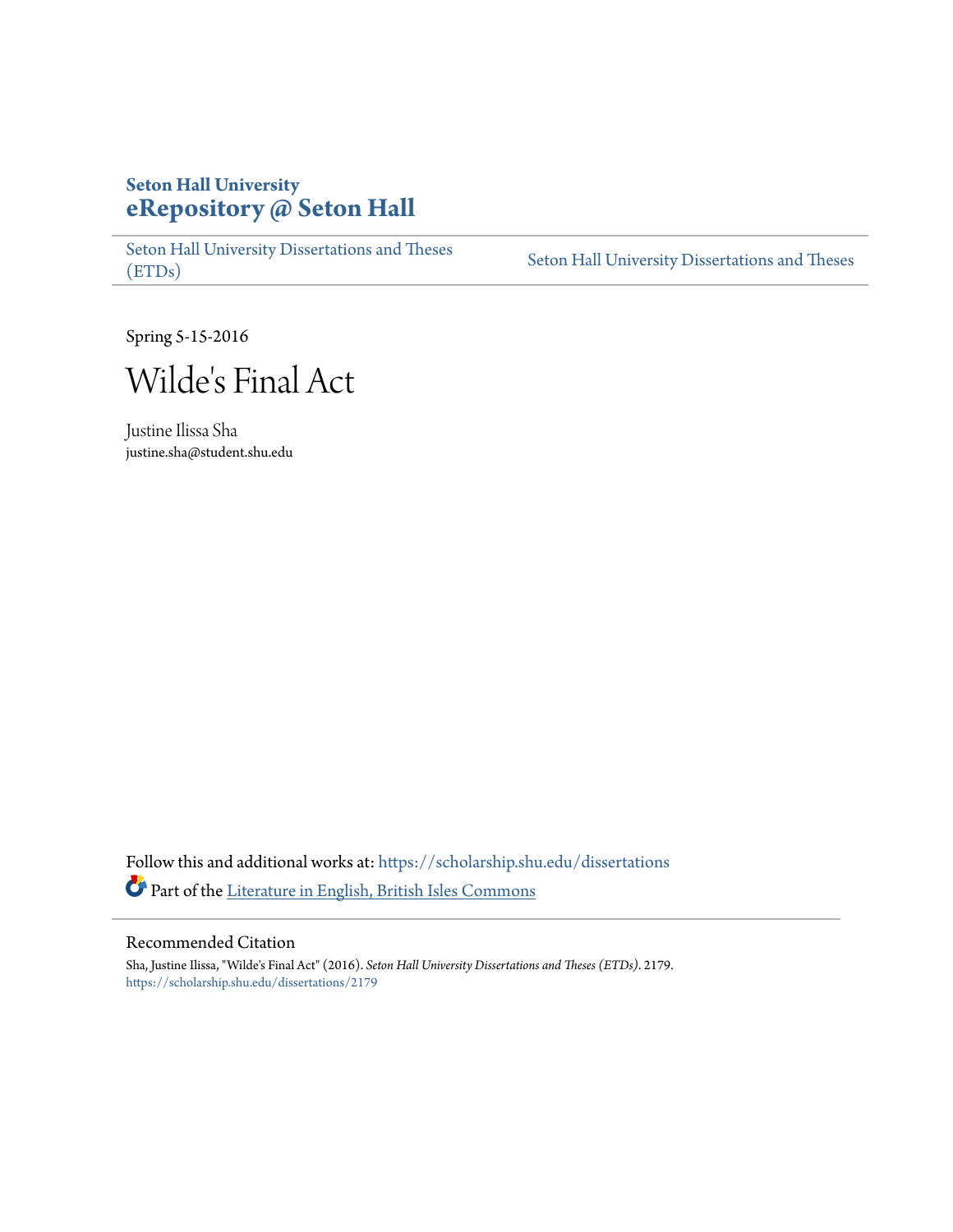**Wilde's Final Act**

Justine Ilissa Sha

M. A. Seton Hall University, 2016

A Thesis Submitted in Partial Fulfillment of the Requirements for the Master of Arts In

> The Department of English Seton Hall University May 2016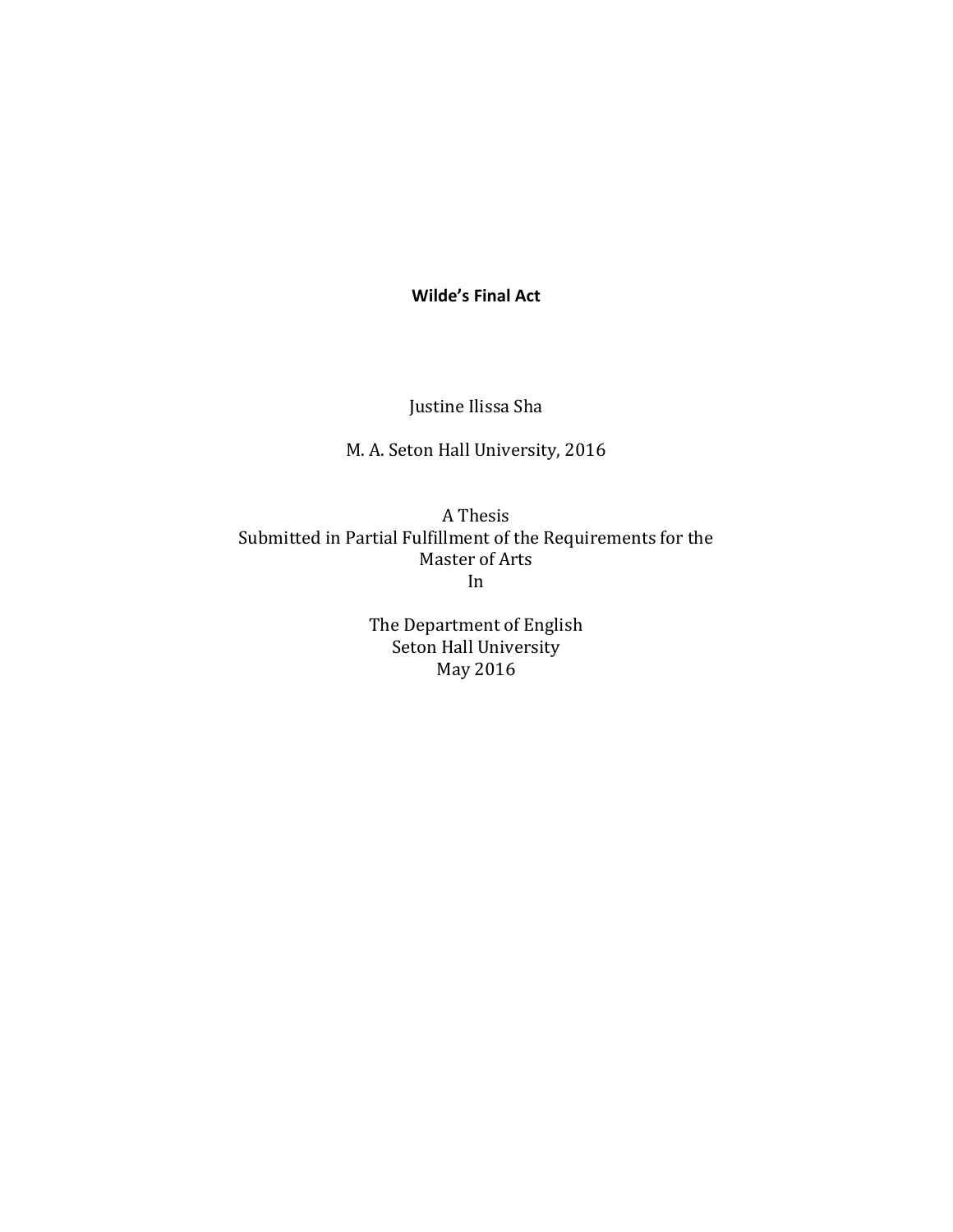© Justine Sha, 02 May 2016 All Rights Reserved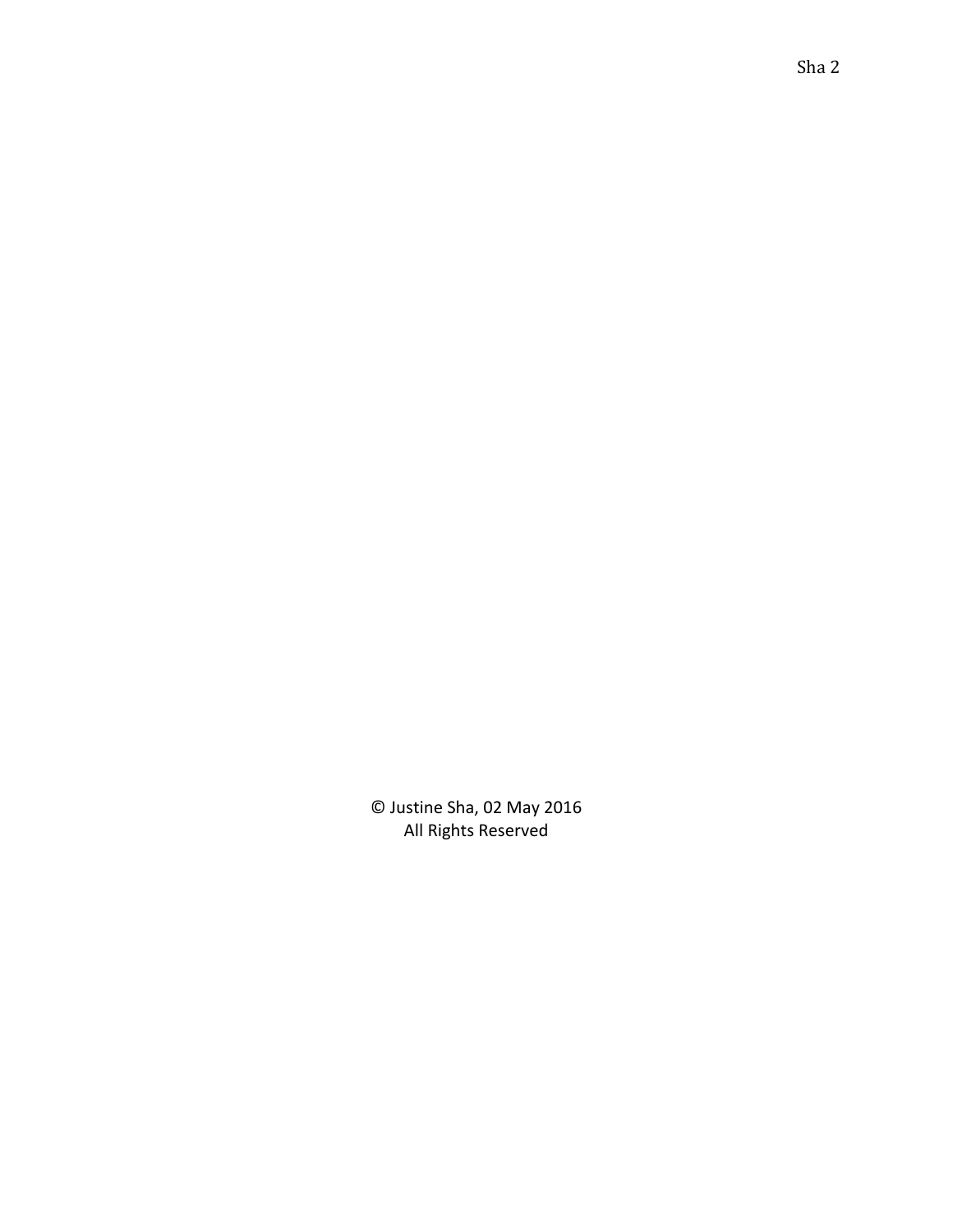Approved by:

Martleal Carpenter

Dr. Martha C. Carpentier, Thesis Advisor

Dr. Jonathan V. Farina, Second Reader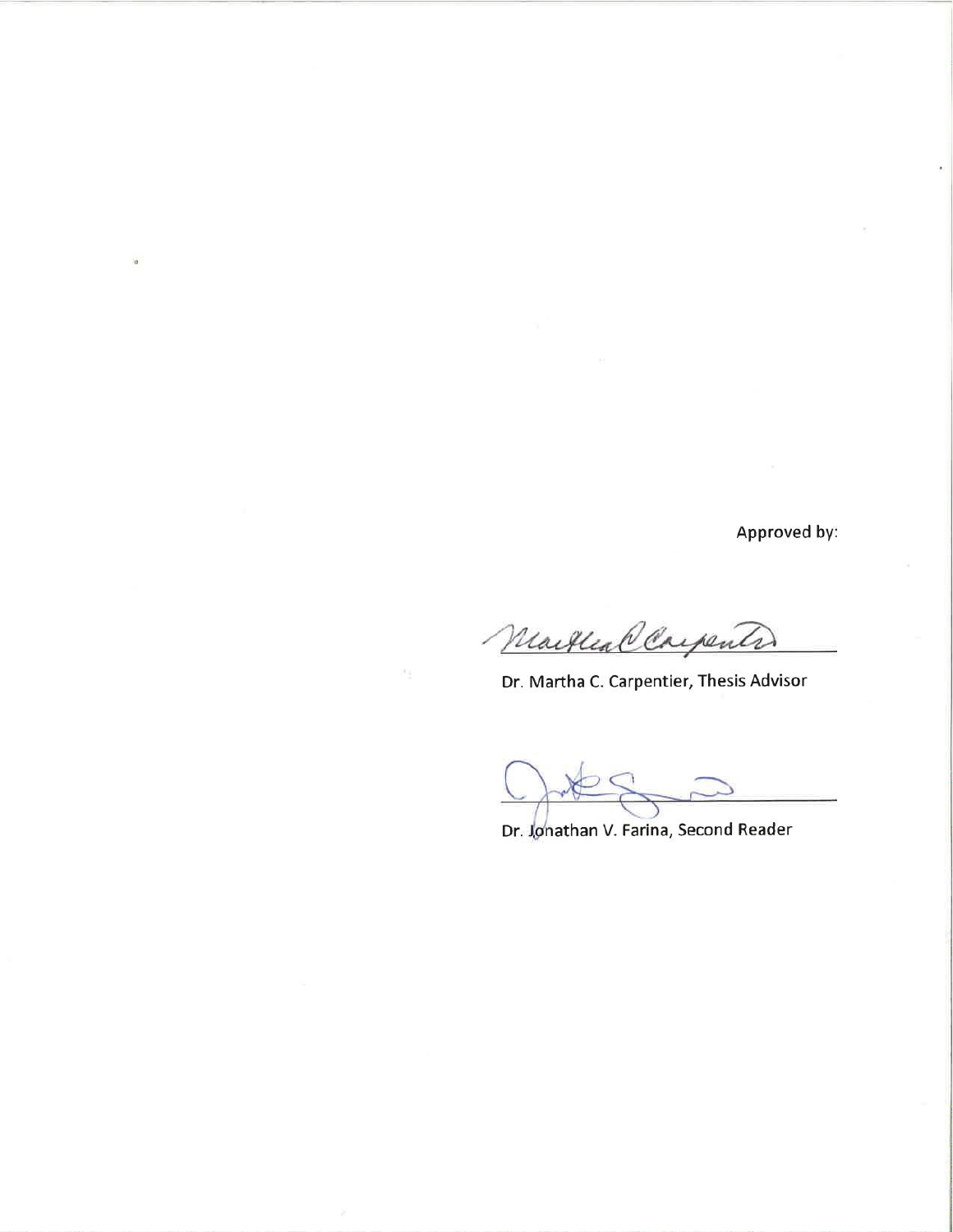## Wilde's Final Act

If Oscar Wilde's *De Profundis,* the lengthy confessional letter written from prison to his lover, Lord Alfred Douglas, were a work of drama, it would have been the comprehensive capstone on his oeuvre and have received a much more significant response than it has. No critic fails to mention Richard Ellmann's infamous preface when he calls it, "a love letter… One of the greatest, and the longest, ever written" (Ellmann 4). However, although it may possess the generic conventions of a love letter, it likewise includes features of different genres. Critics, most significantly Josephine Guy and Ian Small, have dabbled with the idea that the letter is not simply just a letter, but rather something more. They go so far as to claim that even though the text hinges on indisputable autobiographical facts and events, due to the similarities between the letter and Wilde's prior works of fiction, essays, drama, and his writing process, it is possible to assert that the letter is a pretext for a new work of fiction or an essay.

More than a preface or pretext for prose genres, however, the letter also shares the conventions of late Victorian drama, and the dramatic conventions specific to Wilde. The socalled love letter can in particular be seen as a dramatic work created with the signature elements of style and formal dramatic structure embodied in Wilde's plays, *Lady Windermere's Fan* and *The Importance of Being Earnest*. *De Profundis* was written not only as an autobiography, a love letter, or a portrait of a tormented, imprisoned mind, but also as a performance: a highly crafted, paradoxical play in the same style as Wilde's dramatic repertoire, a work of drama desperately intended for publication, disguised as a "love letter." In turn, this reliance on a specific set of dramatic conventions will enable readers to envisage Wilde, less wild and more calculated than formerly perceived. Wilde truly believed his life to be this dramatic work, in the most formal sense.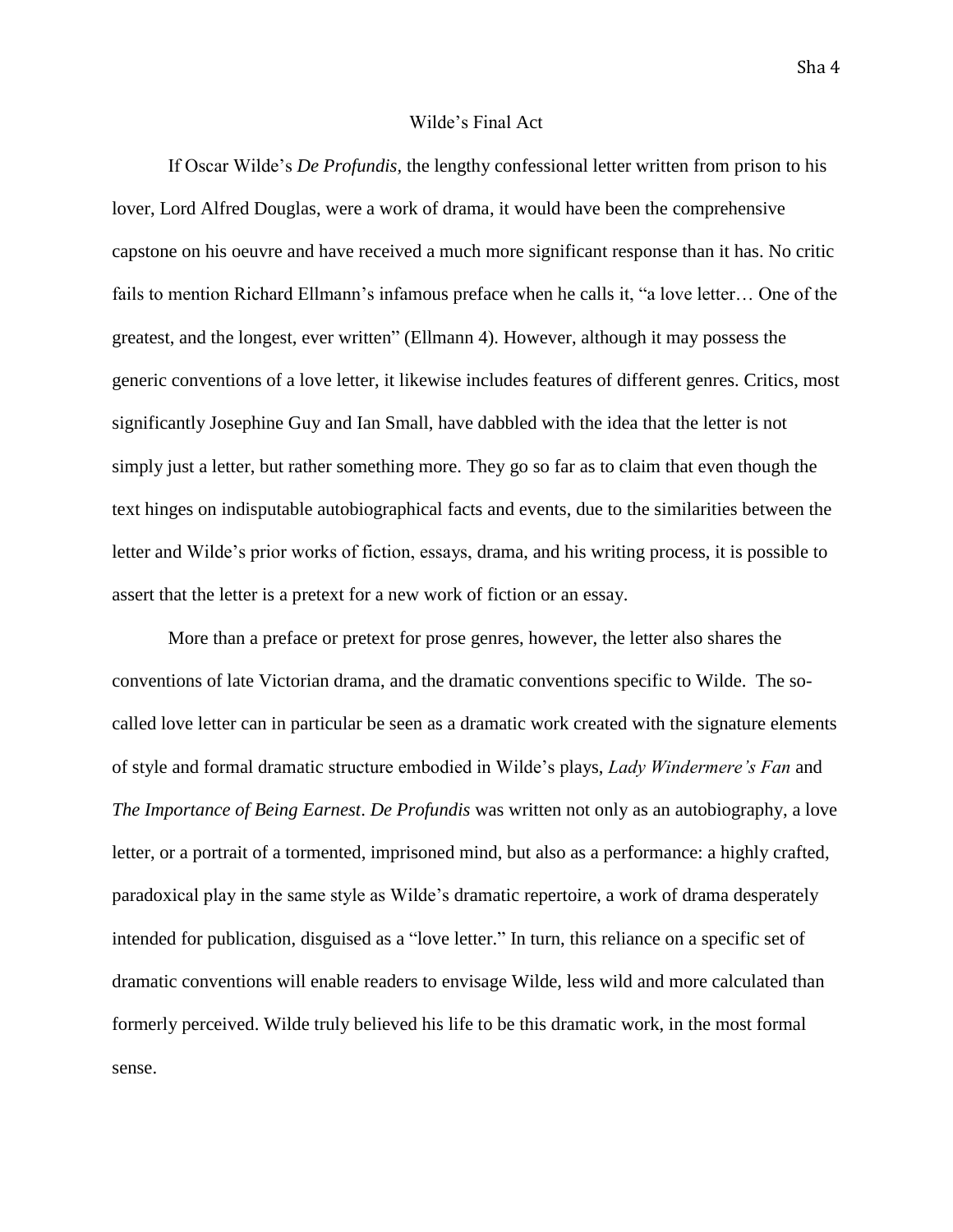When Oscar Wilde wrote the letter in prison, he trusted it to the care of Robert Ross, his literary agent, and gave him specific instructions to make two copies of the document, transcribing from handwriting to typed text, one for Lord Alfred and one for Wilde to keep for himself. Wilde also instructed Ross to put a fifty-year seal on the letter. In 1905 when Ross first publicly released the letter in a heavily abridged edition, excluding any references to Lord Alfred, and breaking the fifty-year seal, he published it with the name *De Profundis,* Latin for "from the depths." Due to the disruption of the seal, translation, transcription, and titling, there are authenticity issues that one might acknowledge. As a result of these factors, *De Profundis*  stands as Wilde's most infamous but least critically analyzed work (Guy and Small 48). However, most significantly in the second half of the twentieth century, a body of criticism surrounding *De Profundis* has somewhat flourished and a conversation surrounding the text has been made public.

In 1985, Bruce Bashford examined *De Profundis* by analyzing Wilde's critical views as revealed through the text and ultimately claiming that Wilde uses his work to create his own critical theories. His article, "Oscar Wilde as Theorist: The Case of De Profundis" had been preceded by his previous works which analyzed Wilde's critical views in his essays "The Decay of Lying" and "The Critic as Artist." In this previous article, Bashford claims that "Wilde defines a principle by which meanings originate in art and criticism" and believes that "Wilde's analysis of criticism has enough development and coherence to earn recognition as a theory of criticism" (Bashford 395). Bashford believes that Wilde is conveying a critical theorization of the possibility of individual self-development. Bashford builds on this idea in the article on *De Profundis*, again asserting that behind the veneer of Wilde's work is the construction of a formalist critical theory of self- realization with an even greater scope. Bashford insists that this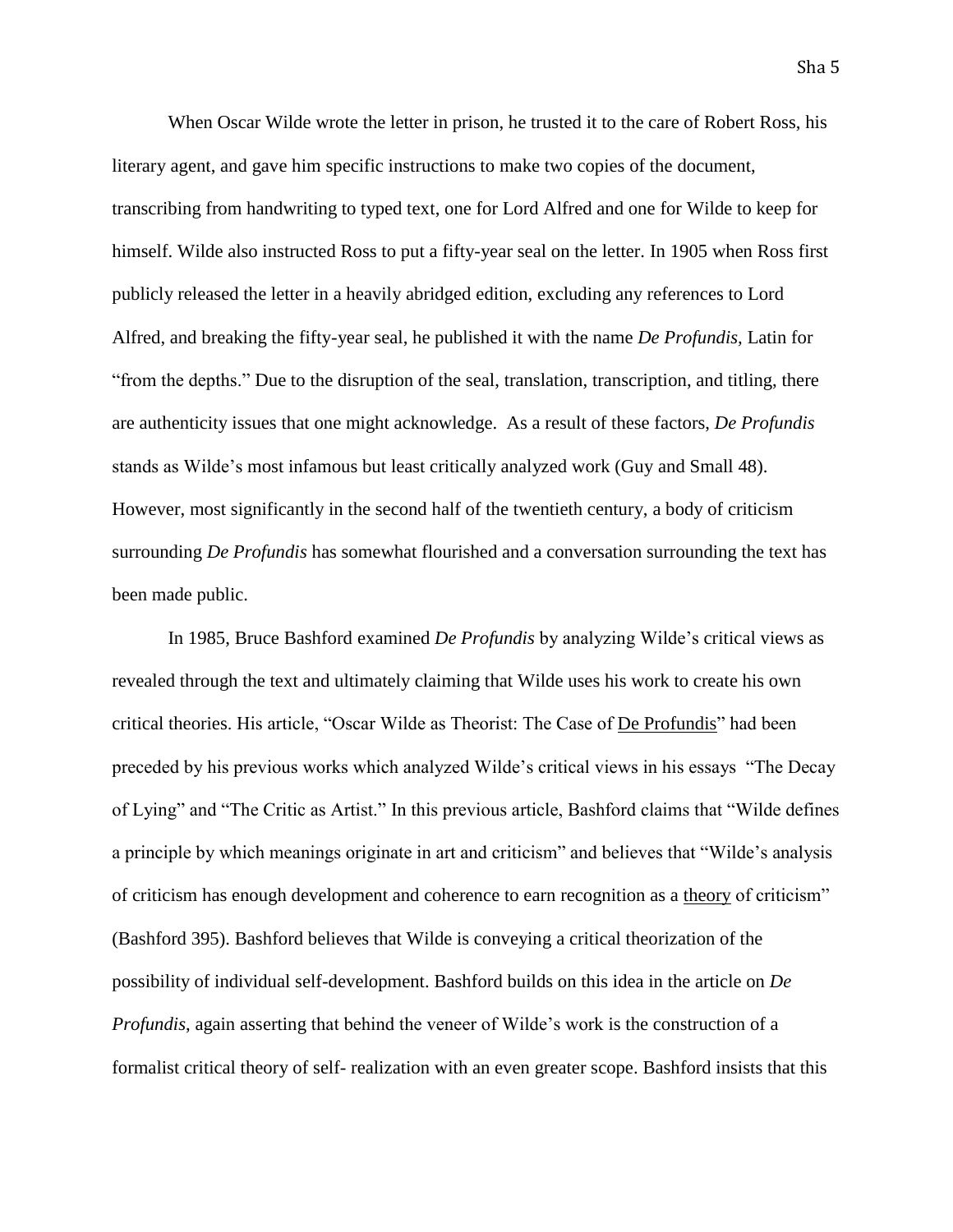new critical theory overwrites his own previous theory about Wilde's essays, but in constructing a new theory, the former is discarded, and as a result this new theory "lacks development" as Wilde has underestimated the difficulties he has created in *De Profundis* (395). The theory that Bashford ascribes to *De Profundis* says that the soul is only able to realize its potential by ridding itself of all passions, culture, and possessions: total asceticism. This process is realized through the teachings of Jesus Christ and is divided into two stages: the first being "a stripping down or casting off of all that might encumber the soul" (395), and the second being "bringing the soul's power to bear on all of the individual's experiences" (396). Bashford says that the theory he extrapolates from *De Profundis* is complimented by the ambiguous component that "the final state is produced by principal and method," and he notes that Wilde fully intended this theory for real life application with the results of widening the soul's "capacity to spiritualize" (396), until it is fully realized. What is ambiguous about this theory, says Bashford, is the uncertainty about who Wilde envisioned the product of this application being perceived by, either the subject or the audience, the people who perceive the subject. Bashford also acknowledges that because of Wilde's confined state in prison, the product of the theory does not allow for a variety of outcomes; it only calls for positive outcomes (398), and since Wilde is an artist, these outcomes may only be released as an expression (399). This theory is primarily based upon the assumption that through the notion of Jesus Christ, sympathy results from sorrow, which is why the outcome must be optimistic (400). Bashford questions how apt this comparison to Christ is in relation to the way that other artists create their work and ultimately claims it to be a much weaker, but larger in scope, theory that Wilde has constructed through the vehicle of his work.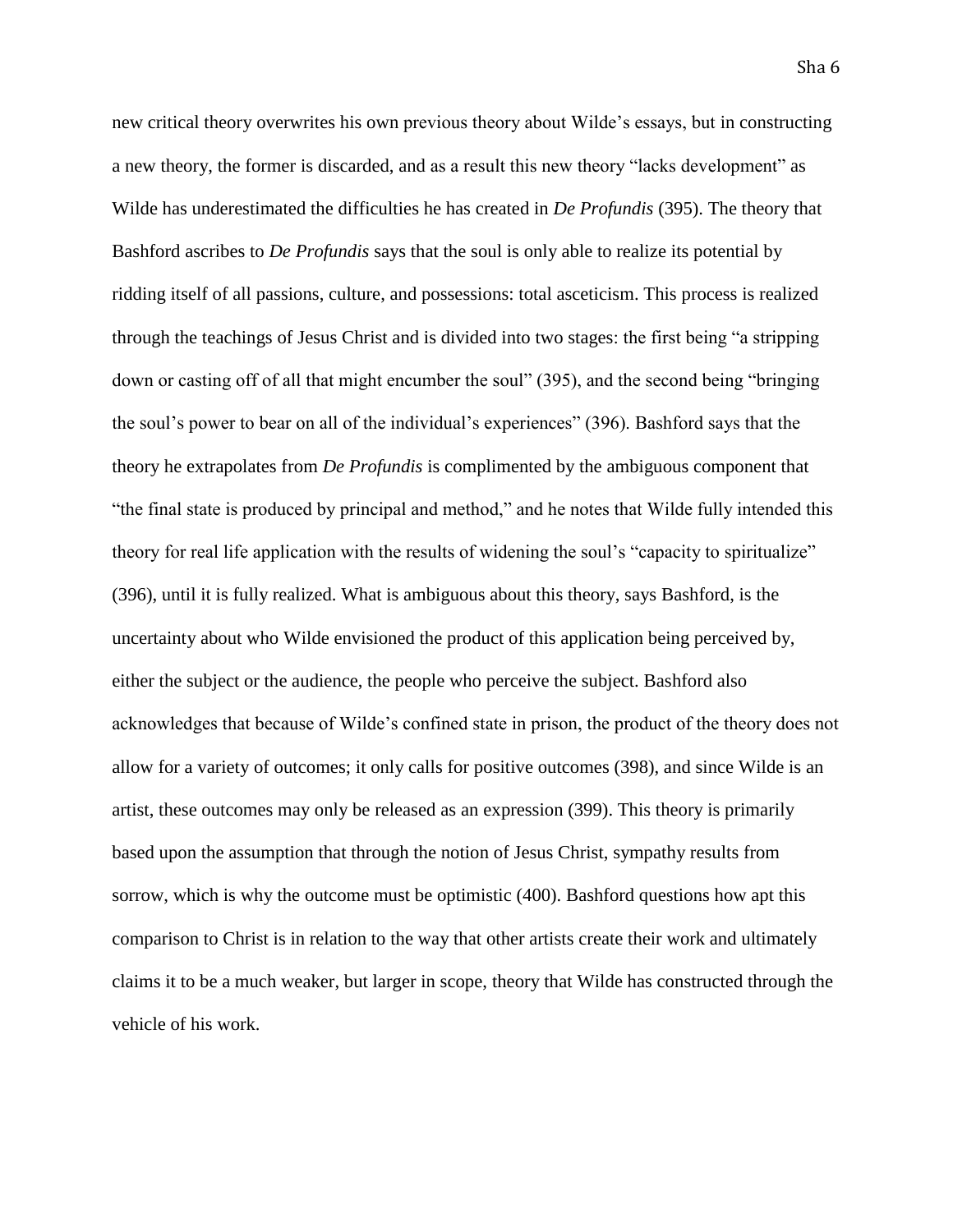M.C. Anderson's 1989 article, "Document of Division: Oscar Wilde's *De Profundis,*" discusses the origins of the contradictory contents of *De Profundis* and the resulting consequences (Anderson 1). It begins by assessing the multiple reasons for writing the letter, stemming from the relationship between Wilde and Lord Alfred and the need for catharsis (1). Anderson claims that an ulterior motive for the letter persists, which is "the need to vindicate himself by transferring responsibility for his plight" (2), and for Lord Alfred's reputation to suffer (4). Anderson then claims that partial catharsis was achieved through the writing of the letter, but because of subsequent letters that Wilde wrote to others including Ross, one knows that catharsis was not fully achieved (5). Anderson notes that theatrical effects are used in the letter, addressed to a "two-fold audience" to "persuade both Douglas and society that he has been notoriously abused by them" (7). He claims that through gestures and "extravagance of claim," critics agreeably view Wilde as "theatrical in his self-contemplation," and that he views himself, and wants other to view him, as a tragic victim (7). Anderson also discusses Wilde's perception of Christ as completely aesthetic, how he uses his associations to Christ to validate his own suffering, and the large value he places on the act of suffering. Ultimately, Anderson judges that Wilde was unable to achieve "full self-knowledge" (10) from writing the letter.

By 1993, Jay Losey was writing about the connections between *De Profundis* and Dante, specifically in the genre of exile writings. His article, "Aesthetics of Exile: Wilde Transforming Dante in *Intentions* and *De Profundis"* discusses Dante's depiction of an artist in exile compared to Wilde's portrayal, and the allusions to Dante, both direct and indirect, that Wilde makes in the letter. Losey suggests that Wilde is not only exiled by being in prison, but also by Victorian society, as a result of which he "ridicule[s] homophobic Victorians" (Losey 429). He argues that, in a Dantean fashion, Wilde "transforms a personal meditation on his own experience into a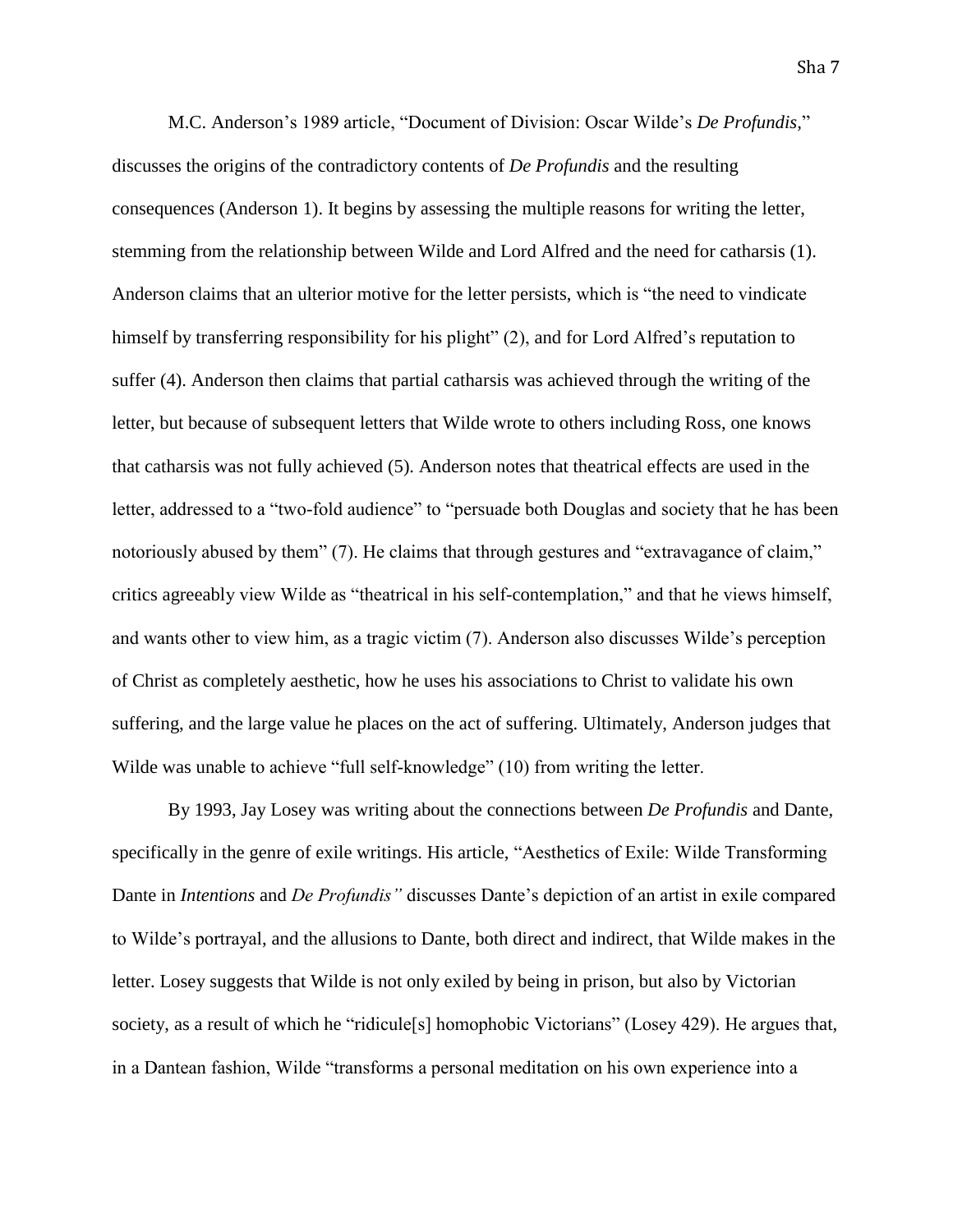critique of the Judeo- Christian beliefs Victorians profess to follow." This creates a "hellish" vision of "late- Victorian culture in decline" (430) as Wilde constantly aestheticizes exile. Losey argues that by getting involved with the charges against Lord Alfred's father, Wilde is going against the artist's unspoken law of "remain[ing] free of society and its rules" (430), and thus becomes a contemporary version of Dante in the *Commedia.* Losey believes that Wilde's text is a spiritual autobiography due to its conversational presentation that blurs the lines of life and art (440). Through the motif of the artist in exile, Wilde follows Dante, however, Losey adds, "unlike Dante, who strives to meet Beatrice in Paradise, Wilde welcomes the torments of the Inferno," and refers twice to Gilles de Retz and the Marquis de Sade who reside in the eighth circle, perhaps "to dramatize his emotional condition" since they were also convicted of sexual misconduct like Wilde (441). Losey notes that this association "acknowledges his fascination with sexual perversion, lust, lechery, and murder—all themes of *The Picture of Dorian Gray,*" as well as his interest in social outcasts (441). Losey goes on to make a connection that Wilde viewed a prisoner reading Dante in his cell while he was in America, and how one of the few books that Wilde had access to in the beginning of his time in prison was the Cary translation of the *Commedia* (442). This connection works to explain the underlying fascination and correlations that preexisted Wilde's mind before he wrote *De Profundis* from his own cell. Ultimately due to the incessant Dante allusions and references when discussing Douglas' flaws, Losey claims that Wilde presents himself, unknowingly to Douglas, as "a late-Victorian Virgil, guiding and teaching Alfred the pilgrim" (445), and that the exile enables life to become art (447).

In 1999, Michael Doylen writes through the lens of queer theory. His article, "Homosexual Self- Fashioning on the Other Side of Scandal," notes how strangely small the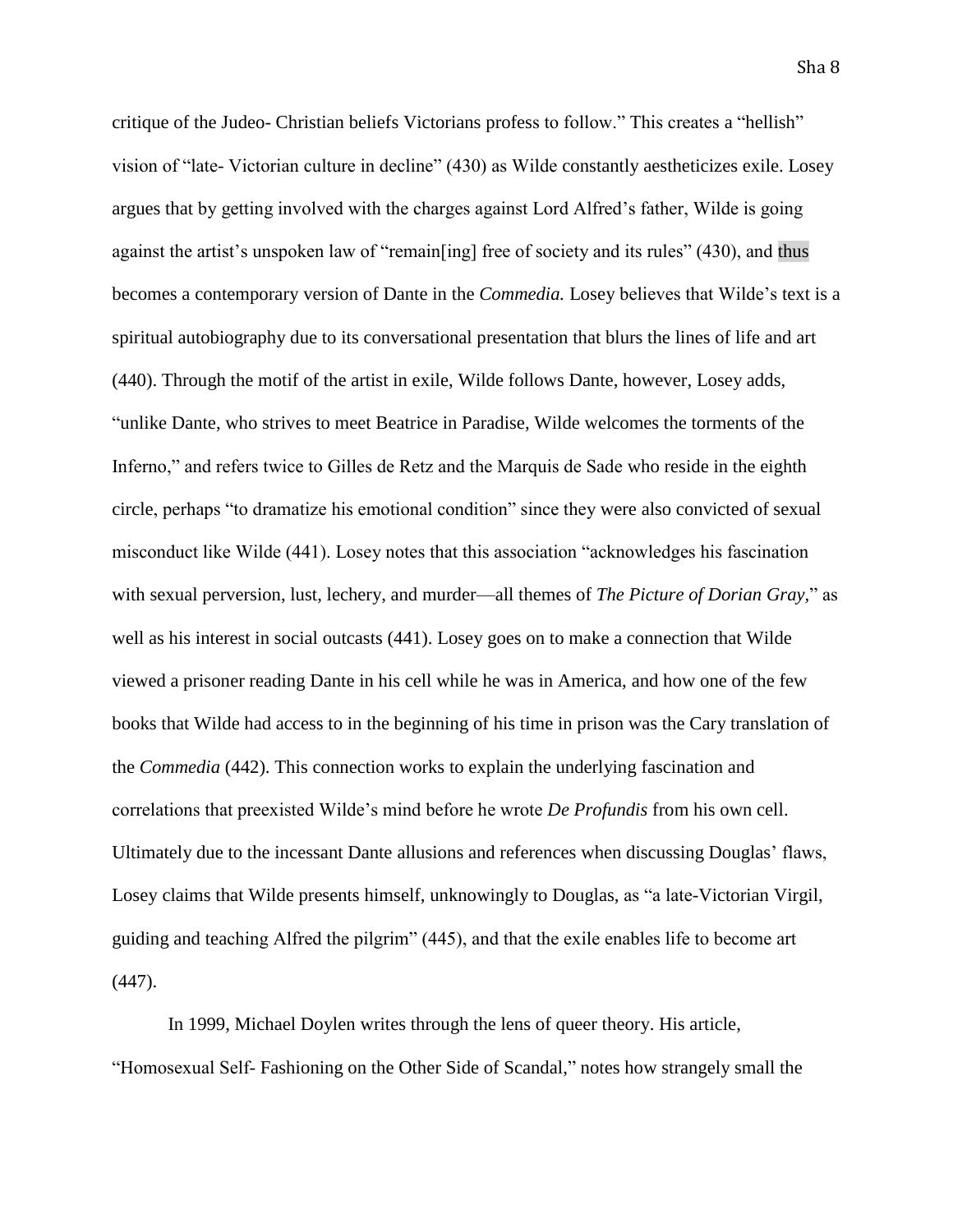body of criticism is for *De Profundis,* even in criticism from "gay male scholarship" (547). Doylen uses Cohen to discuss how this work made Wilde a pivotal and defining figure as a "new 'type' of male sexual actor" and simultaneously fixed him as "*The* sexual deviant of the late nineteenth century" (1-2; Cohen qtd. in Doylen 547). In his article, Doylen claims that, contrary to other scholars, he believes that *De Profundis* indicates "the elaboration in new directions of Wildean self-fashioning" (Doylen 547). He discusses how Wilde's body of work, both before prison and after, seem to center around the idea of Foucault's phrase, "Ethics of existence" (549), and act as a critique of Victorian morality, ethics, heteronormativity, conformity, and that *De Profundis* is not fundamentally different from his earlier work, just showing a "further resistance" to social norms" (549). Doylen claims that Wilde, "instead of affirming his identification as 'homosexual,' practiced an ethics of self-invention premised on a notion of the self as a nonidentical and non-unitary social potential" (553). Instead of taking the path of his homosexual contemporaries, passions toward the same sex function for Wilde as a facet of the self instead of a dark secret or revealing truth, socially marginalizing the subject (553). Wilde embraces his marginalized position because he is constantly self-fashioning and developing "other ways of being in the word," in an effort to realize agency under superior displays of power which can erase the line between public and private life at a whim (553-4). The letter, Doylen writes, represents the acknowledgement of the societal intervention in the course of Wilde's selffashioning, as he becomes reduced to nothing more than a perverse homosexual (554). Now in prison, *De Profundis* reveals how Wilde must continue to self-fashion, as a completely separate entity from any existing social codes including religion, morality, and reason, resulting in total individualism all due to his perverse sexuality (558).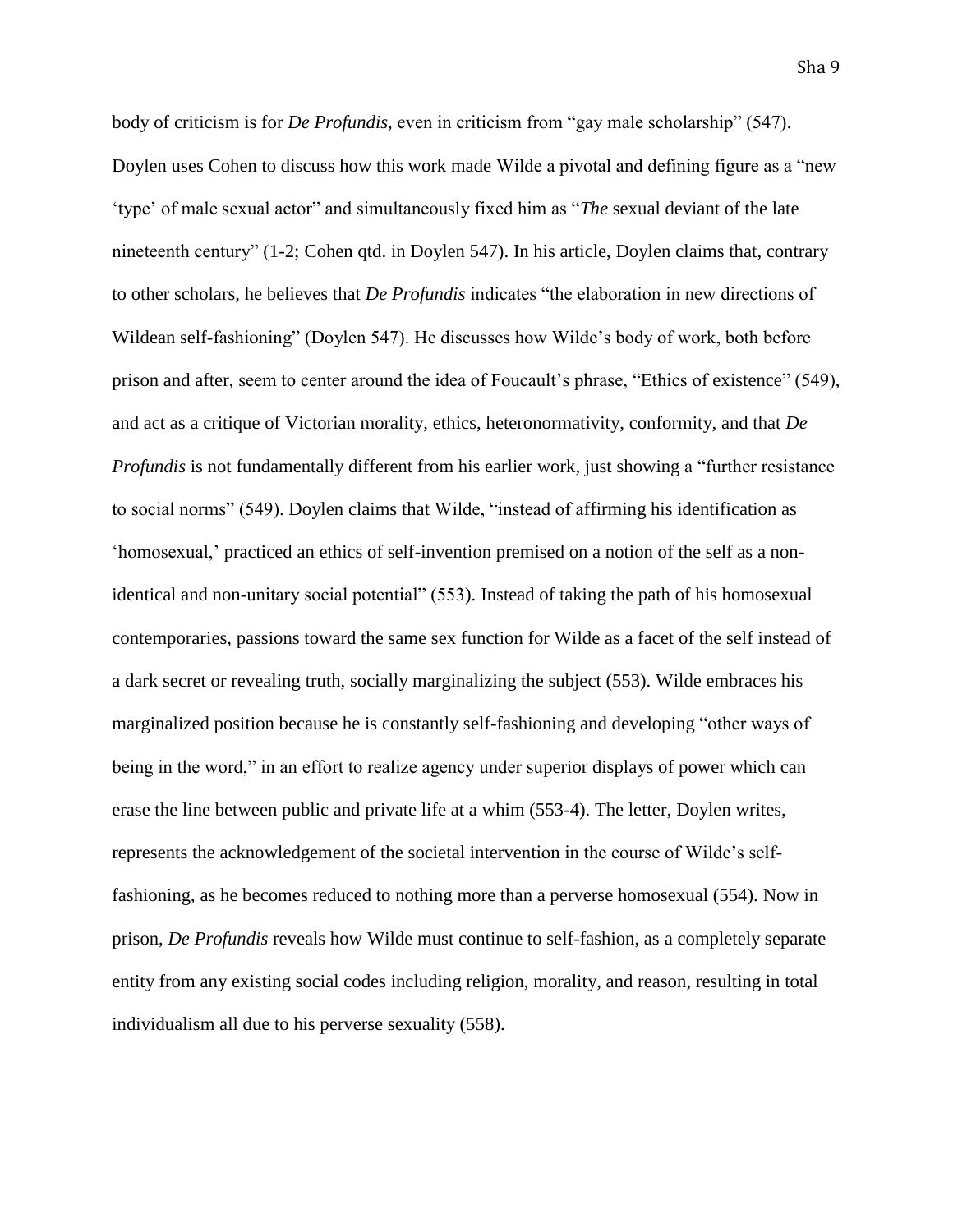By combining elements of the critical reception of *De Profundis,* such as Anderson's notion of the two-fold audience, Losey's fictionalization in the style of Dante with Alfred as pilgrim, as well as Doylen's notion of the self-fashioning sexual male actor, one may begin to see how *De Profundis* can be received as a dramatic work. However the dramatic conventions of the period also influenced Wilde's construction of *De Profundis*. The drama of the Victorian era, known early for melodrama and sensational plays, which exhibited the lives and conflicts of the common working class and often involved direct interaction with the audience, a focus on domesticity, and musical interludes, took a drastic turn in the late century with playwrights like Pinero, Ibsen, Jones, Shaw, and Wilde, who shifted towards portraying Victorian decorum. In the 1890s, these new plays had turned from melodrama to society dramas and more romantic melodramas (Witt). The Society dramas were obsessed with formality, as Gavin Witt explains:

These plays used a set of stock characters and situations to present conventional themes emphasizing bourgeois morality. Sentimental heroines, ingenuous young bachelors, scheming servants, harsh parents, foolish aristocrats, and women with a past were the familiar characters. These archetypal figures would struggle in endless variations against such common obstacles as jealous misunderstandings, mistaken identities, compromising letters, hopeless love, and betrayal of affections. (Witt)

Playwrights such as Wilde, Ibsen, and Shaw embraced these comedies of manners that now, instead of relating to the working class, were making social comments about the morals and ethics of the aristocracy. Witt argues that Wilde "lulled his audience into a feeling of comfortable recognition—which he then overturned with paradoxes, epigrams, and inversions of expectations" (Witt). These signature elements set Wilde apart from Shaw and Ibsen, who were working with similar conventions in a more realist mode. All three playwrights in late Victorian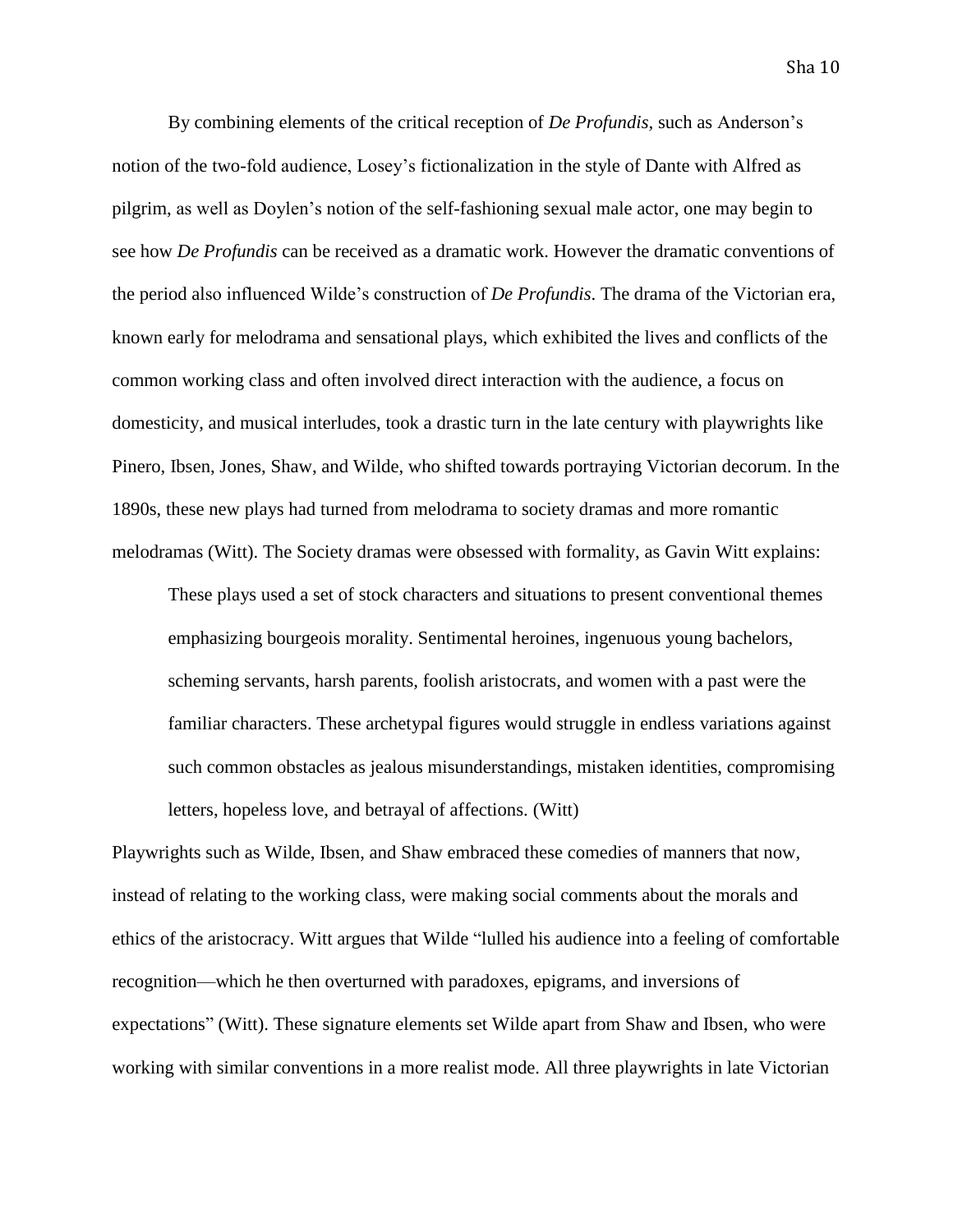England were functioning through a distinct set of tropes, character types, and expected form, but doing something new at the same time.

Within this form and style of late Victorian playwriting, and in addition to his personal inclination for paradox, Wilde had distinct elements to his dramatic writing process. Josephine Guy and Ian Small have written extensively about Wilde's dramatic writing process and their research has shown that Wilde's quirks of writing can be considered habitual, appearing over and over in his dramatic drafts. Working from multiple drafts simultaneously was common for Wilde; he would write and rewrite sections and then have them all in front of him as he revised. Also, Wilde kept lists of leftover lines and would reuse them in new works, which shows how formally consistent his works are since he can use and reuse lines originally written for past works. He would also craft dialogue before assigning it to a designated speaker, so essentially creating jokes and dialogue without a specific character in mind most of the time, "free standing blocks of dialogue" as Guy and Small refer to it. In addition, a striking feature specific to Wilde is his use of a numerical system for organization within his drafts. Guy and Small describe, "his revisions do not develop in a simple linear fashion… the movement between first and final thoughts was therefore relatively fluid" (Guy and Small 54-5).

This method of multiple drafts seems to account for the much-debated repetitive nature of *De Profundis* as variations of episodes of lavish dinners, vicious verbal fights, accounts of Christianity, and insults recur incessantly in the typed text available to modern readers. Robert Ross was the only figure with immediate access to the handwritten manuscript prior to publication, and it seems to be possible that the false starts and repetition in the text can be symptoms of Wilde's dramatic writing process, specifically working with more than one draft at a time. Could his drafts have been mishandled and sifted into an incorrect order, or simply not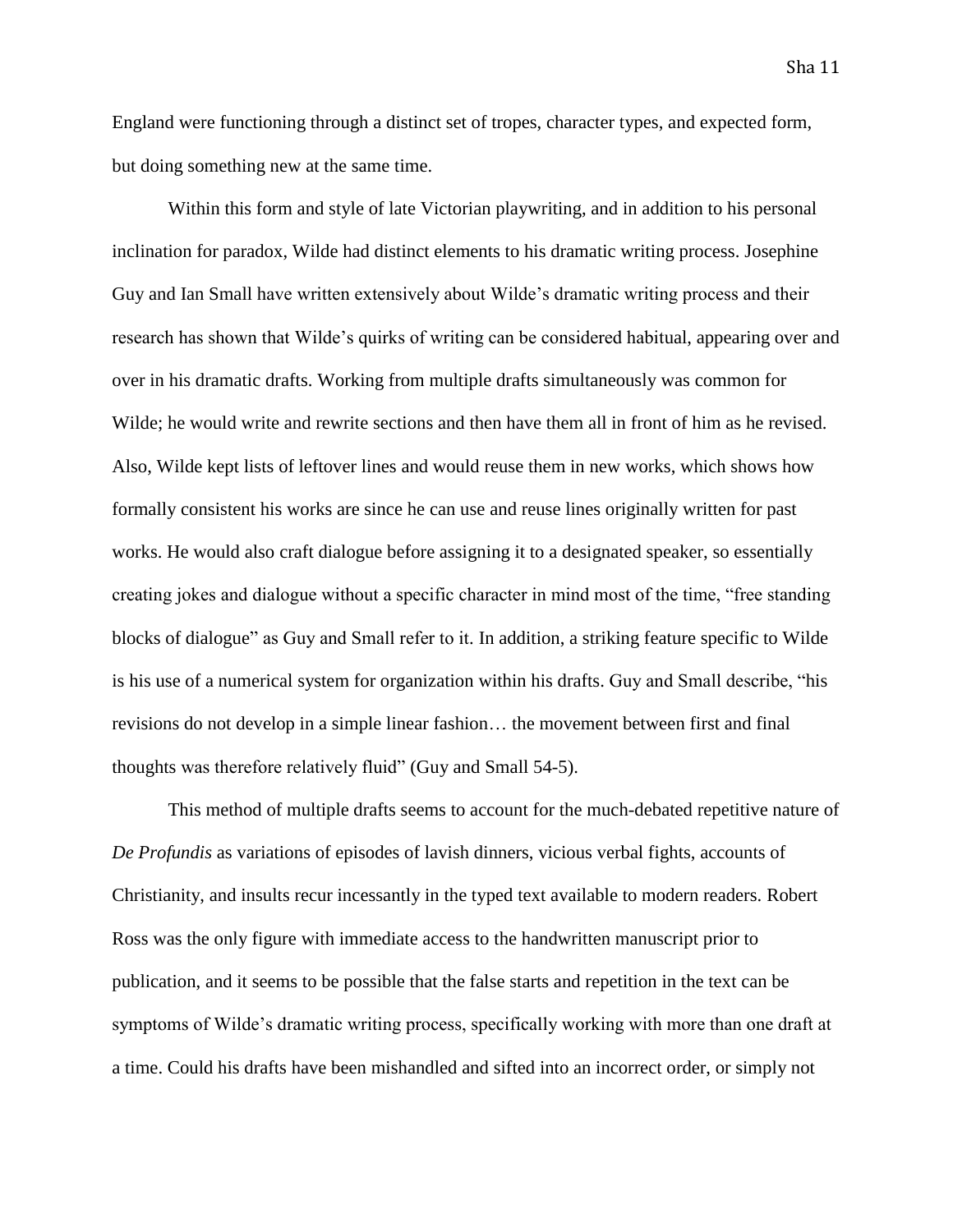properly organized according to his number and letter system? The authenticity issues, along with the issue of the broken seal and abridged versions, that surround the management, or rather mismanagement, of the text seem certainly possible. It seems inconclusive and altogether unconvincing, to simply assume that the letter was intended to be completed as is currently published, if it was finished at all. We know that Wilde had aspirations to continue his literary career. Could *De Profundis* be the final, unfinished manuscript of Wilde's dramatic works?

Guy and Small compare this mode of editing and writing to copying and pasting in a word processing document (53-4). Can one assume that the heavily edited folios were intended to be part of the final letter, especially considering that Wilde did not simply dispose of written work but rather recycled for future projects? Have those edited pages been included in the published version? One must consider the consequences either way of Ross' decisions when it came to which folios were published, in what order, and how much of Wilde's edits were included in the final product. This convoluted history of the text paired with Wilde's complex writing process raises questions about the text in relation to the author's intentions. However, it is conclusive that the elements such as the number system and use of multiple drafts that were signature to Wilde's process of creation for dramatic works are certainly present in the creation of *De Profundis.* 

Besides the dramatic writing process, *De Profundis* also shares many signature dramatic elements with Wilde's plays, *Lady Windermere's Fan* and *The Importance of Being Earnest*, including absent centers and missing critical moments, absent or unconfirmed mothers, paradoxical devices, and the theme of unconditional resurrection.

For Wilde, the crux of the dramatic play hangs on absent moments that never actually happen, yet every other action and moment depends on these nonexistent moments. All events,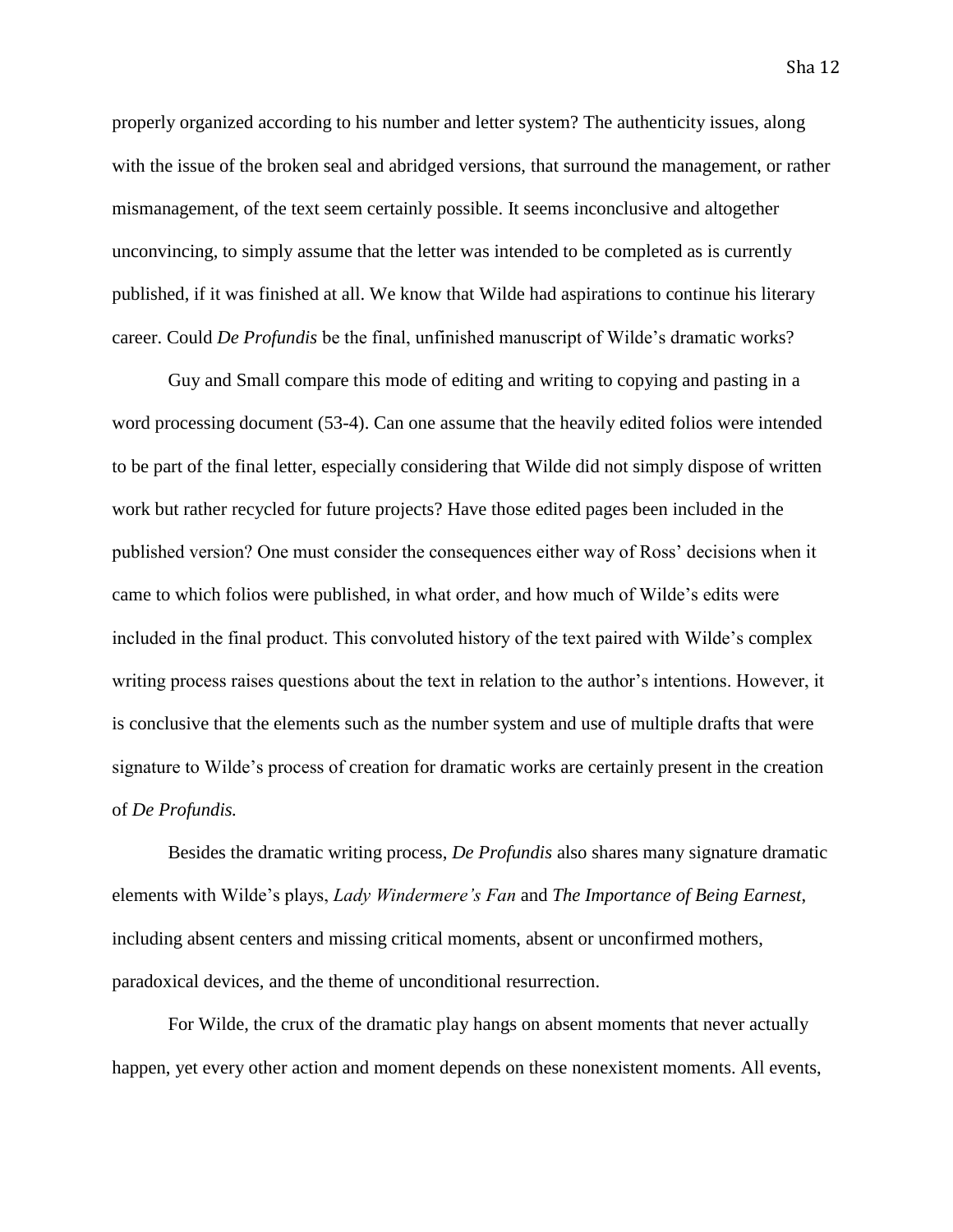speeches, and actions of the dramatic work can be directly connected to and motivated by these missing moments; thus the plays center around events that do not actually transpire. For *Lady Windermere's Fan,* the absent moments consist of the elopement of Lady Windermere and Lord Darlington, and Mrs. Erlynne's confession to her daughter that she is Lady Windermere's mother. Wilde deprives his audience of the two scenes that matter most to the play and signifies the absent center with the phrase "the brink of ruin." Much like a Venn diagram, the two missing pieces of the play have much in common that can be boiled down to the parallels between Lord Darlington and Mrs. Erlynne, essentially combining it into one absent center instead of two, with Mrs. Erlynne as the controlling figure, and an unconfirmed mother to Lady Windermere, by her own lack of admission.

When Mrs. Erlynne rushes over to Lord Darlington's flat and finds Lady Windermere there waiting for him she says, "Oh, you are on the brink of ruin: you are on the brink of a hideous precipice" (Wilde, *Lady Windermere's Fan* 30). She clearly labels the absent center of the play, the moment that would have been climatic, as the "brink of ruin." Mrs. Erlynne speaks as if Lady Windermere will fall off the edge of the play if she leaves her husband for Lord Darlington, but simultaneously she is also pointing out the other absent center of the play, her almost confession of motherhood. At this moment when Lady Windermere is almost going to leave her husband, Mrs. Erlynne is on the verge of confession as she, who was devoid of care for her child's entire life, takes pains to convince her she must go back to her husband and child, insisting on family life, that she must take care of her child, and that her husband loves only her; but Mrs. Erlynne never confesses. Wilde pushes Mrs. Erlynne into the role of the mother, caring about the decisions that her daughter makes in a private discussion, and while she bears the situation, she rejects the label of mother because it would ruin her freedom. Both moments cease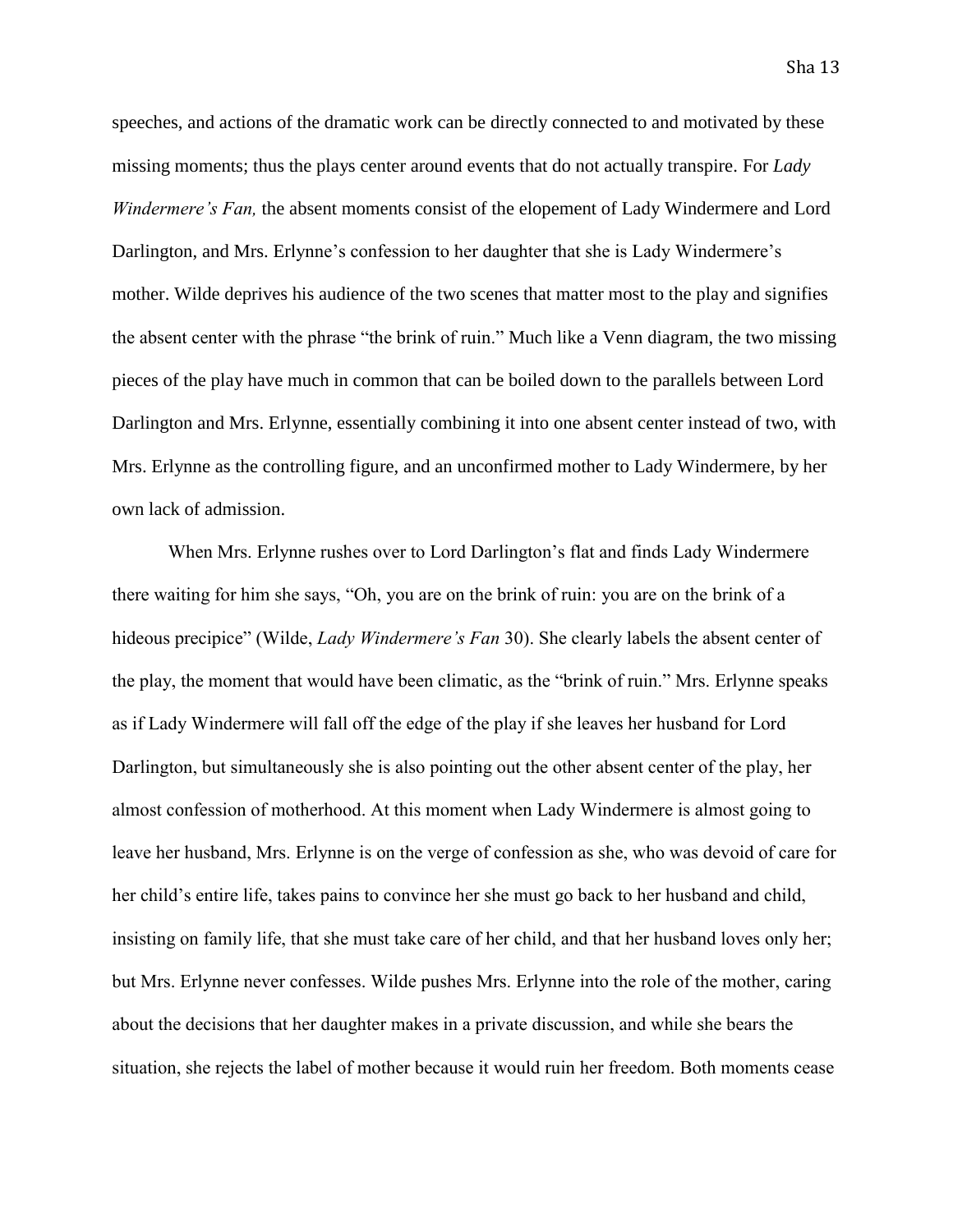to happen as the words are never spoken, and instead Wilde diverts the attention of the audience and characters to the title of the play as a sort of comic foil to substitute for the lack of the moment. Lady Windermere's fan, the material object sitting on the couch, takes the place of the confession and elopement; it steals the attention of the room and reveals Mrs. Erlynne's hiding spot; but Lady Windermere has already left, and therefore we are left with lack: a fan to carry the invisible weight of an almost fatal mistake. At the ball Lady Windermere says to Lord Darlington, "A useful thing, a fan, isn't it" (19), and indeed it is. The fan moves back and forth constantly at its holder's whim, yet it never goes anywhere, perhaps symbolizing the motion of running in place. Like the entire production of the play, the action goes back and forth, yet the critical events never take place and the center remains absent.

So what can one call this space that fills the absent center? Jacques Derrida would insist on the term, "freeplay" (Derrida 365). The space is certainly not empty, as it holds an abundance of what if's and almost's, but instead, nothing happens, thus the play revolves around moments that do not exist. Derrida's freeplay can be defined as the unknown space that fills the lack of center: exactly its purpose in the play. If one views the absent centers of the play as a clashing between past and present, it is as if they void each other out. Like the motion of the fan back and forth, the past and present clash, yet go nowhere. The elopement of Lady Windermere and Lord Darlington represents the present, while Mrs. Erlynne's motherhood confession represents the past. Derrida says that freeplay is in tension with the past and the present (369), which is why their clashing leads to the lack. The past is in tension because history, or the "tradition of truth" (369), is neutralized when freeplay is put into use, and the present is in tension because freeplay is a disruption of the present; it is the interplay of absence and presence. Essentially, freeplay disrupts and questions both the past and the present because it preexists them. The moments that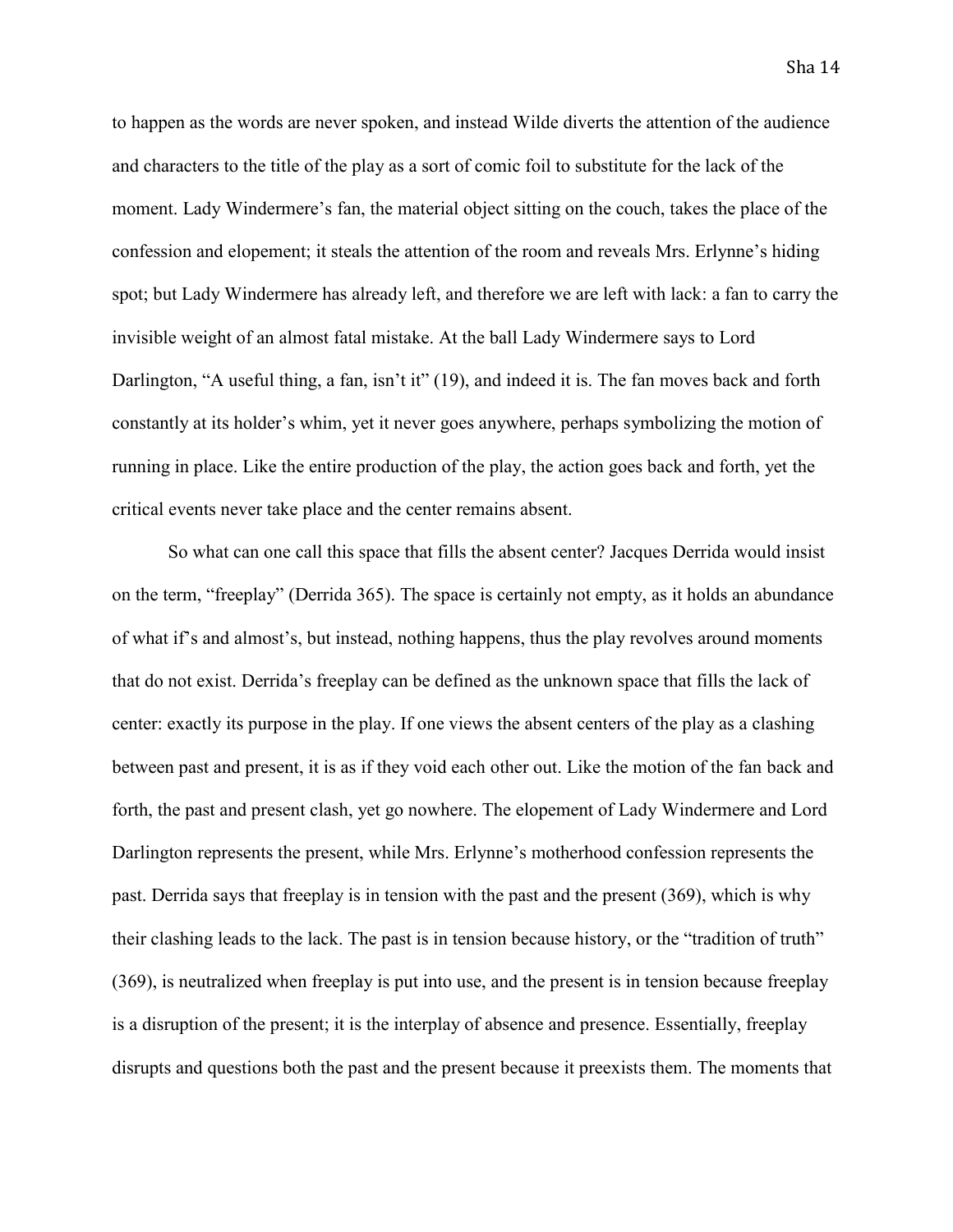never happen were never going to happen, yet so much depends upon them. And "so much" can be defined to mean every line and every scene of the play depends upon these moments. These two moments, one deriving from the past and one from the present, manifest in the same moment in time, cancelling each other out, leaving a black hole that is the center of the play. Wilde goes even further to name both Mrs. Erlynne and Lady Windermere, Margaret. A Margaret from the past and a Margaret from the present, clash in this single moment, the one moment they will never share as mother and daughter because their relationship is never verbalized and confirmed. Mrs. Erlynne practically calls out to Derrida as she labels the "brink of ruin," the black hole that will engulf them if they let it, and yet since it cannot have the women, it sucks the moment from the play.

When Lord Darlington is confessing his love for Lady Windermere, he gives her a chance to save the stability of the play. He says, "There are moments when one has to choose between living one's life, fully, entirely, completely—or dragging out some false, shallow, degrading existence that the world in its hypocrisy demands. You have that moment now. Choose!" (Wilde, *Windermere* 23). Lord Darlington is saying that Lady Windermere is the one with the power to choose her own fate. The words, "living one's life," are representative of the play, a performance, just as life was a performance to Wilde. If she gives in to Darlington, she chooses to fill the center of the play with their elopement moment, but instead she defers her decision to the scene with Mrs. Erlynne in Lord Darlington's flat, and under the influence of Mrs. Erlynne, Lady Windermere chooses the "degrading existence" by not choosing Lord Darlington. However the words can also be understood in reversal with the fulfilling life as choosing her husband and the degrading existence as eloping with another man. The phrase, "that the world in its hypocrisy demands," can be understood to mean what Wilde demands of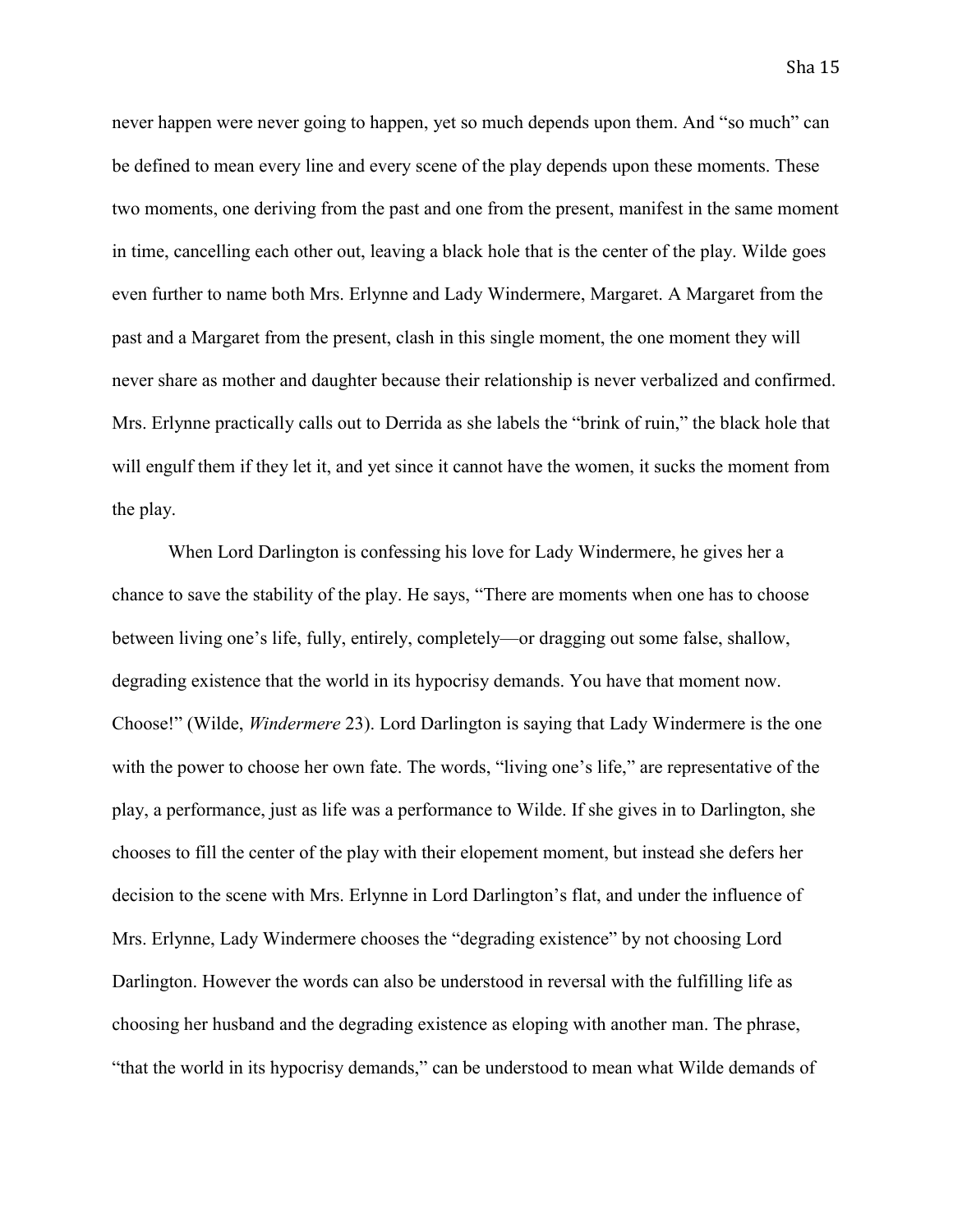Sha 16

the play—and he demands hypocrisy, illusions, paradoxes, and masks. Therefore, Lady Windermere must inevitably choose to decenter the play, because it is what Wilde desires.

At the end of Act IV right after Mrs. Erlynne has left, Lady Windermere paraphrases her when speaking to her husband. She says, "To shut one's eyes to half of life that one might walk with more safety in a land of pit and precipice," and then, "Because I, who had shut my eyes to life, came to the brink. And one who had separated us—" (51). Again the edge of the play is pointed out, and although Lord Windermere cuts her off before she finishes speaking, Mrs. Erlynne is implied as the "one who had separated us," but perhaps it can also mean Lord Darlington, the man who confessed his love for Lady Windermere and asked her to choose between him and her husband. Lord Darlington and Mrs. Erlynne share a great deal in common, besides the fact that they are the instigators of the absent center and that Wilde projects their moments, the absent centers, onto each other. In theory, Lord Darlington's objective is to elope with Lady Windermere and Mrs. Erlynne's objective is to confess her motherhood to her daughter. These are the events that need to happen for the play to have a center. Instead, Lord Darlington makes the confession (of love), and Mrs. Erlynne elopes with Lord Augustus. By first clashing the past and present Margret's together and then projecting the objectives of the absent center instigators onto each other, Wilde has created a conundrum.

In a similar fashion, *The Importance of Being Earnest* centers entirely on an absent character that does not actually exist. Ernest, as he is depicted in the play, is literally a walking contradiction, a black hole in the center of the play that Jack and Algernon dig into deeper with each word they divulge during their performances of Ernest. The single, empty, fictional character is used as a pivotal device for Jack and Algernon to escape from their daily lives through the mode of performance, thus creating another Venn diagram-like absence, as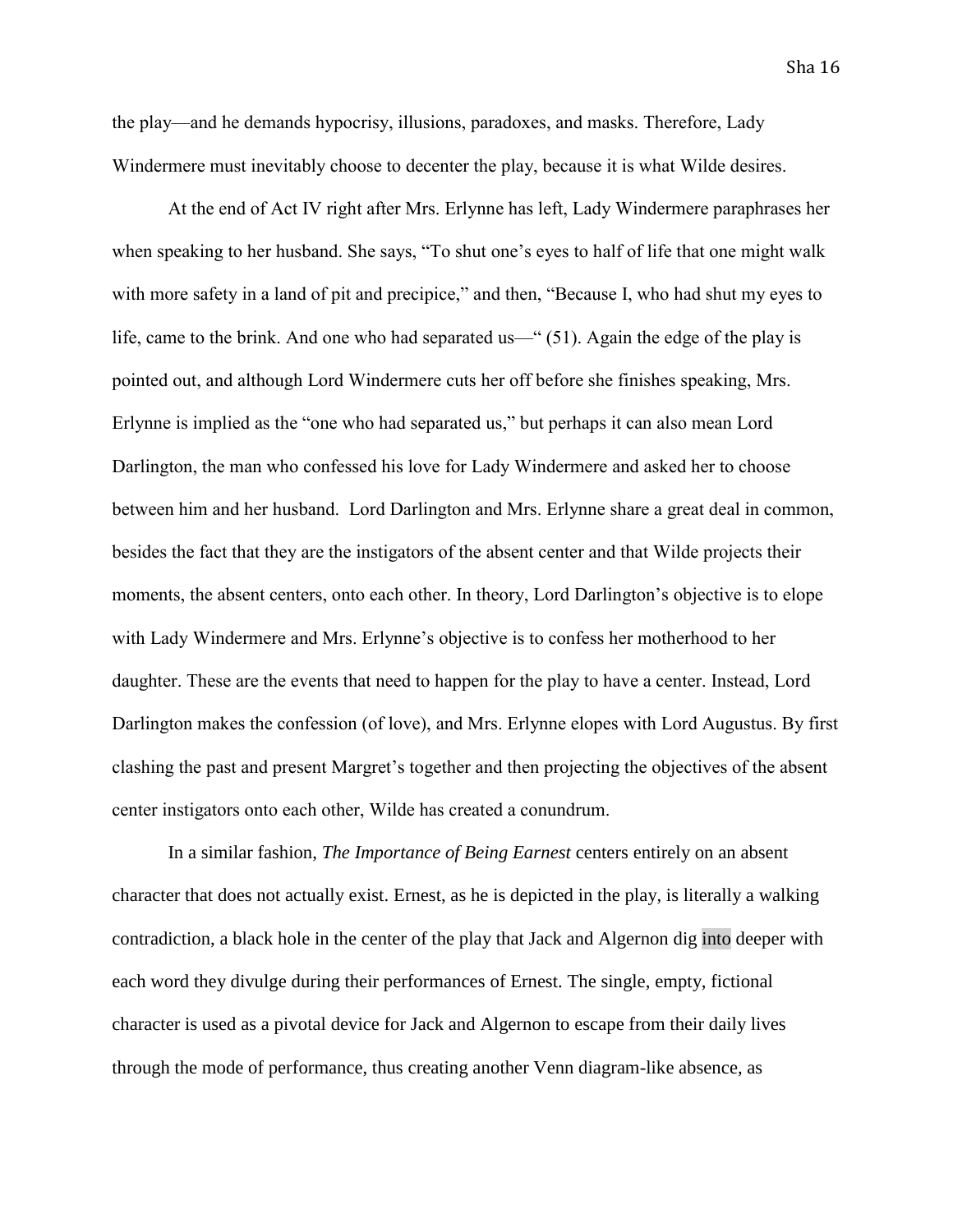experienced previously in *Lady Windermere's Fan* through Mrs. Erlynne and Lord Darlington. Along with the signature absent center, issues of parental ambiguity also arise through Jack. To compliment Ernest, Wilde has provided a verb to accompany the act of performing as a fictional character: bunburying. And, with each layer of performance, the audience is put at a remove from Ernest, this enormous lack that fills the motivations of the play. Not only are Jack and Algernon "confirmed and secret Bunburyist[s]" (Wilde, *The Importance of Being Earnest* 300), but they also fill their performative character with desires for love and stability through marriage. They attempt to use the black hole, which is Ernest, as a vehicle to obtain the women of their choice, just as "the brink of ruin" was similarly used in the hopes of capturing Lady Windermere.

In addition to being a space, or lack thereof, occupied by two characters, Ernest also represents the perpendicular nature of where business meets pleasure, both for Jack and Ernest, and for the audience as a viewing experience. The text reads, "ALGERNON: How are you, my dear Ernest? What brings you up to town? JACK: Oh, pleasure, pleasure! What else should bring one anywhere?" (296). At this moment, Jack has just entered the play as Ernest and comes to town for pleasure. This immediate connection between Ernest as a performance, and the business/ pleasure inversion is automatically invented and then carried and expanded upon throughout the play, underscoring the idea that business can be pleasure, and pleasure can be business, just as Jack can be Ernest, and Ernest can ultimately be Jack.

At least for a time, a similar confession of identity is also averted in *Earnest.* Wilde writes, "ALGERNON: Did you tell Gwendolyn the truth about your being Earnest in town, and Jack in the country? JACK: [in a very patronizing manner]: My dear fellow, the truth isn't quite the sort of thing one tells to a nice, sweet, refined girl. What extraordinary ideas you have about the way to behave to a woman!" (313). Almost as if advising Mrs. Erlynne directly, Jack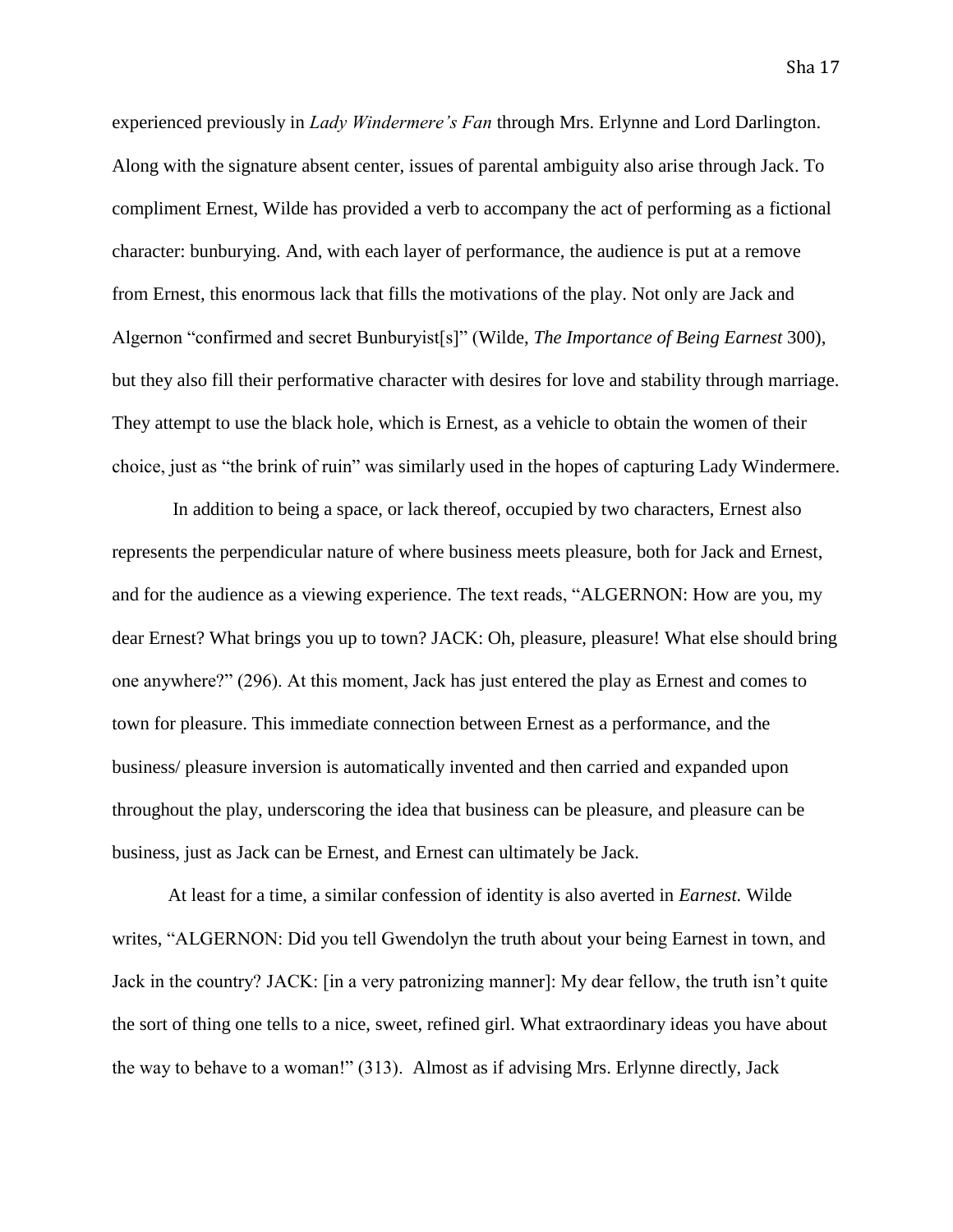instructs that nice girls do not deserve the truth. Yet, because the finale of the play reveals that Jack is in fact Ernest, by deceiving Gwendolyn, Jack is actually telling her the truth, completing the paradox.

During the second act of *Earnest,* there is an attempt to seal away the missing center by destroying the deception. During the scene where Jack returns to his home after he has killed off Ernest, Wilde writes:

CHAUSABLE: Dear Mr Worthing, I trust this garb of woe does not betoken some terrible calamity?

JACK: My brother.

MISS PRISM: More shameful debts and extravagance?

CHAUSABLE: Still leading a life of pleasure?

JACK [*shaking his head*]: Dead!

CHAUSABLE: Your brother Ernest is dead?

JACK: Quite dead. (323)

First, the business/ pleasure inversion is again mentioned, business indicated by Miss Prism's words of "shameful debts and extravagance" and pleasure indicated by Chausable's response, "a life of pleasure." This resuscitation of the inversion presents the notion that the missing center comes always as the intersection of the Venn diagram, when Jack and Algernon are both accessing the absent center at the same time. Jack has come to report the death of Ernest, business, while simultaneously, Algernon is present as Earnest to obtain Cecily's hand in marriage, love which indicates pleasure. While Jack attempts to vacuum-seal the gaping hole of Ernest shut, he fails because there is not one entrance to seal, but two: Jack's side and Algernon's side. Metaphysically, the task is impossible while one man performs as Ernest; only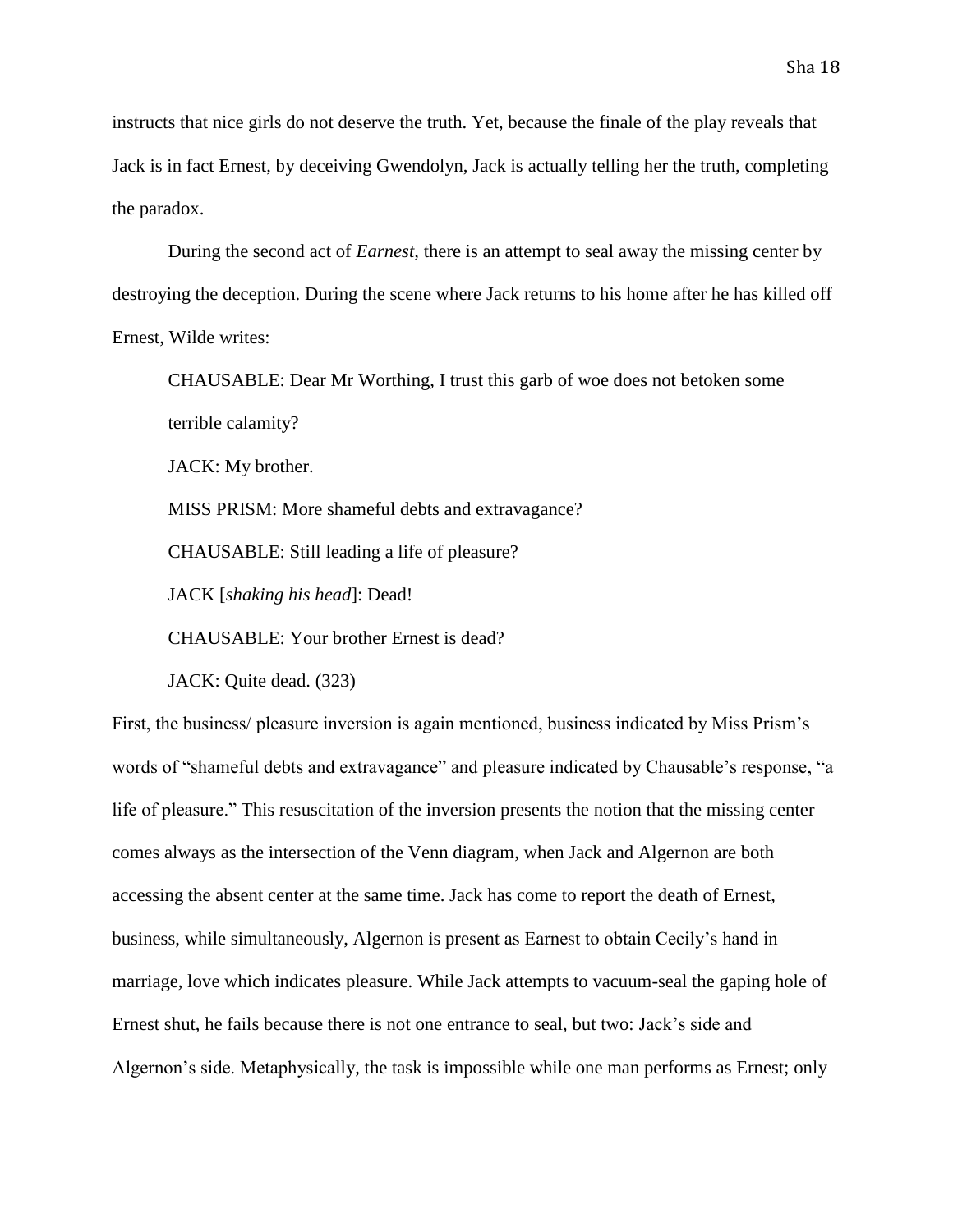when they are Ernest in tandem, when Cecily and Gwendolyn come to the realization that they are both engaged to Ernest, can the center be filled with the information soon presented by Miss Prism.

However, as with *Lady Windermere's Fan,* motherhood, although revealed to some extent, is never fully grasped because neither the character nor the reader ever meet Jack's mother. When it is revealed that Jack was the baby that Miss Prism lost in the handbag, the connection is made that Jack and Algernon are brothers sharing the same mother, and that Jack's name is actually Ernest, the original absent center of the play is filled with the truth. However, it is simultaneously ejected because the mother does not exist due to an authorial choice. Wilde could have made the mother to be Lady Bracknell or Miss Prism, but he chooses to not do so. The viewer does not know who the mother of Algernon and Jack truly is because she does not exist within the sphere of the play. Jack and Algernon reopen the absent center of the Venn diagram before it entirely shuts through the lack of maternal confirmation. Both men come from the womb of the same woman, yet the freeplay of the womb is never determined or overwritten. The mother represents origin, and without total confirmation of this origin, the centers in *The Importance of Being Earnest* and *Lady Windermere's Fan* remain absent.

Ian Small and Josephine Guy suggest in *Studying Oscar Wilde* that *De Profundis* is a fictionalized work or a work that is patched together (perhaps accidentally) by pieces of text that Wilde wrote with different purposes in mind. They say that he goes off on many false starts and total irrelevancies, such as the Jesus Christ and *Hamlet* bits. They believe that some of *De Profundis* was indeed intended as a letter for Douglas, but certainly not all of it. To take this a step further and rise above the suggestion of a fictionalized narrative, if we consider these missing moments and absent centers to be a signature element of the Wildean dramatic work, by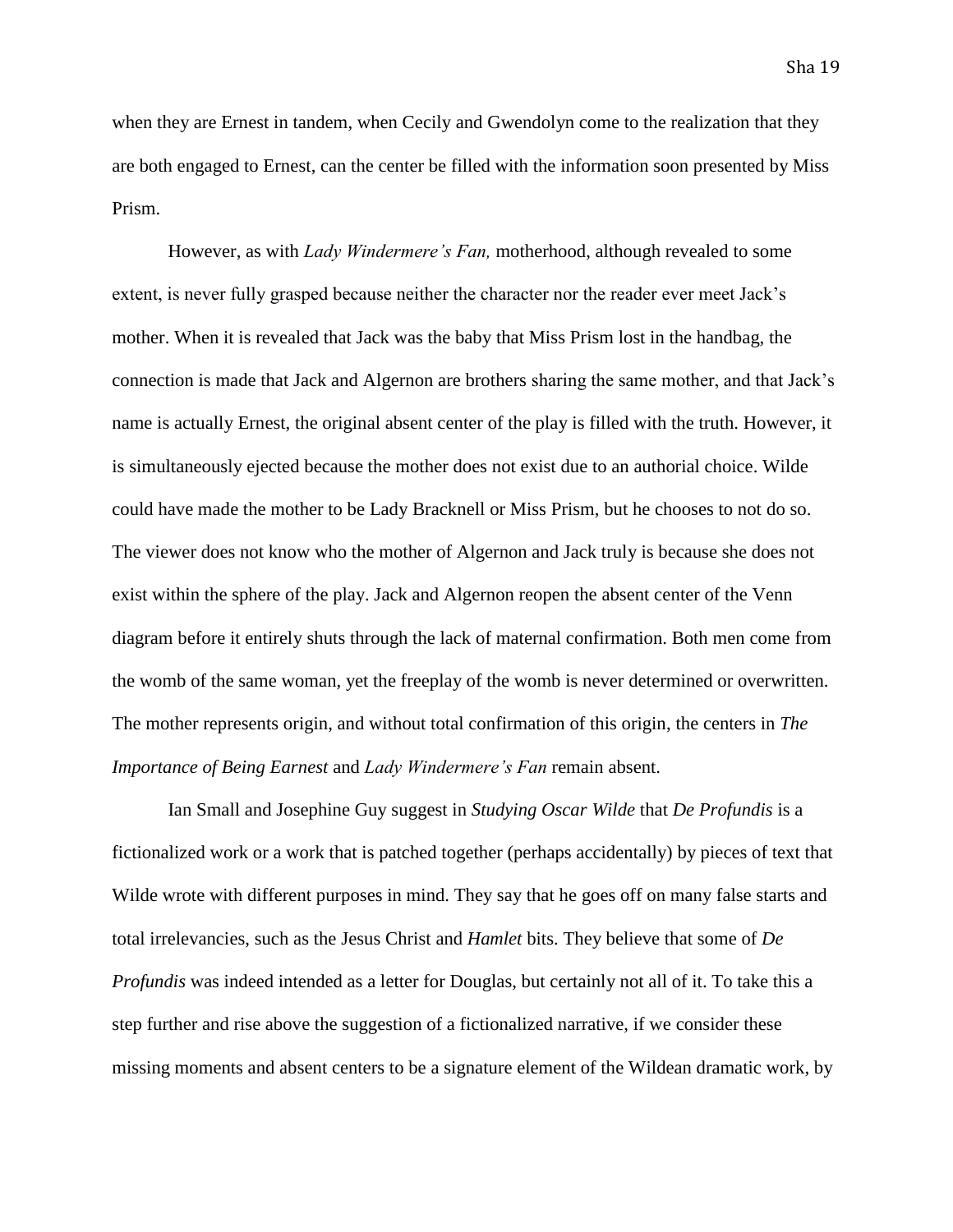Sha 20

locating the corresponding moments and center in *De Profundis,* one may claim that the autobiographical letter format functions as a vehicle for Oscar Wilde's final play, rendering it a highly crafted work of drama rather than an autobiographical account or a love letter.

This signature absent center exists two-fold in *De Profundis,* a final Venn diagram: it is the moment when Wilde lets himself get taken downtown to be arrested and does not resist or attempt escape, and then again when he is unable to protest against his prison sentence in court, both moments where he is unable to object. Every other moment in the trajectory of the letter revolves around this one moment. It is the epicenter of the potential humiliation, agony, and everything in-between that Wilde experiences and then constructs in narrative form. This lack of action or rebellion portrayed as a moment of paralysis, a feeling or lack thereof, becomes familiar in Irish literature to come, specifically Joyce, who wrote of his first book, "I call the series *Dubliners* to betray the soul of that hemiplegia or paralysis which many consider a city" (Joyce 253) in a letter to Constantine Curran in 1904. Wilde, the flamboyant individual, who always had an opinion: to leave and reject Ireland, to come to England, to be a central figure in Aestheticism, to marry, to love another man instead—essentially becomes Joyce's Eveline at her great moment, frozen at the gate, thinking of her mother. Wilde becomes infected with the paralysis that plagues Joyce's Dublin, the city that Wilde rejected. Wilde writes, "at the great moment, my willpower completely failed me" (Wilde, *De Profundis* 11), which is later referenced and underscored with the phrases "the crash of my life" and "consenting to my own ruin," (26). Wilde, like Eveline, chooses not to act at the "great moment," the critical moment where it matters most. His inability to act is perceived through two moments captured in the text:

The letter I received from you on the morning of the day I let you take me down to the police court to apply for the ridiculous warrant for your father's arrest was one of the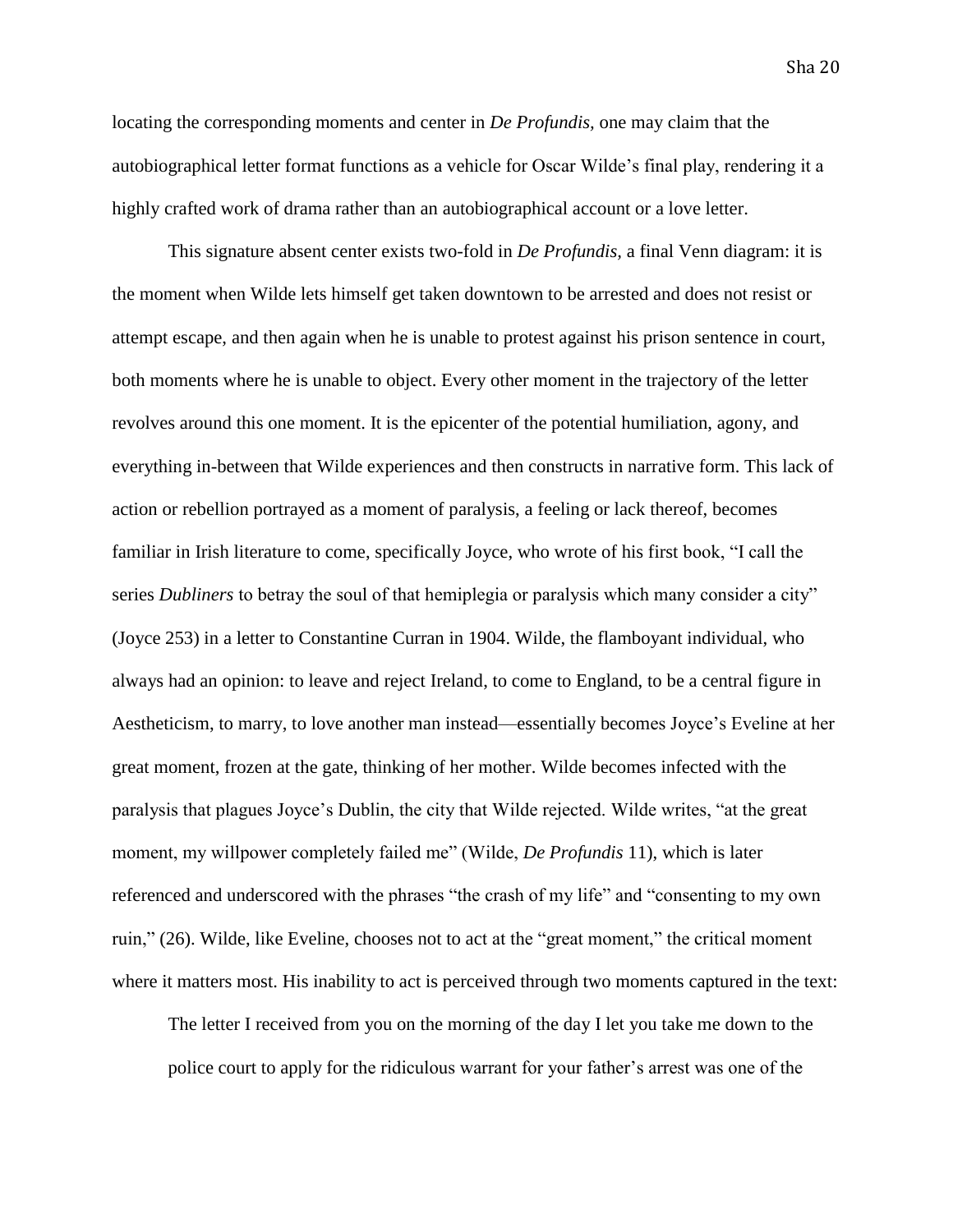worst you ever wrote, and for the most shameful reason. Between you both, I lost my head. My misjudgment forsook me. Terror took its place. I saw no possible escape, I may say frankly, from either of you. Blindly I staggered as an ox into the shambles. I had made a gigantic psychological error. I had always thought that my giving up to you in small things meant nothing that when a great moment arrived I could reassert my willpower in its natural superiority. It was not so. At the great moment my willpower completely failed me… I had allowed you to sap the strength of my character, and to me the formation of habit had proved to be not Failure merely but Ruin. Ethically you had

Phrases like "I let you take me down," I saw no possible escape," and "blindly I staggered as an ox into the shambles," show the submissive nature of this moment. The crux of Wilde's life hangs here on this missing moment when he was not able to rebel or act in his own defense. This absent center of his life accrues to words unsaid, things not done. The ox metaphor shows just how weak and blind Wilde truly was in this moment. He "staggered as an ox into the shambles," a piece of live meat walking into the butcher shop, just as Eveline is described in the penultimate line of "Eveline" as "passive, like a helpless animal" (Joyce 41). Additionally, the phrase "the great moment" works here as "the brink of ruin" works in *Windermere,* to directly label the void, the absent center of the text.

been even still more destructive to me than you had been artistically. (10-11)

Again, another missing moment occurs, this time during the trial when Wilde is sentenced to jail. Wilde writes:

Had I cared to show that the Crown witnesses – the three most important – had been carefully coached by your father and his solicitors, not in reticence merely, but in assertions, in the absolute transference, deliberate, plotted, rehearsed, of the actions and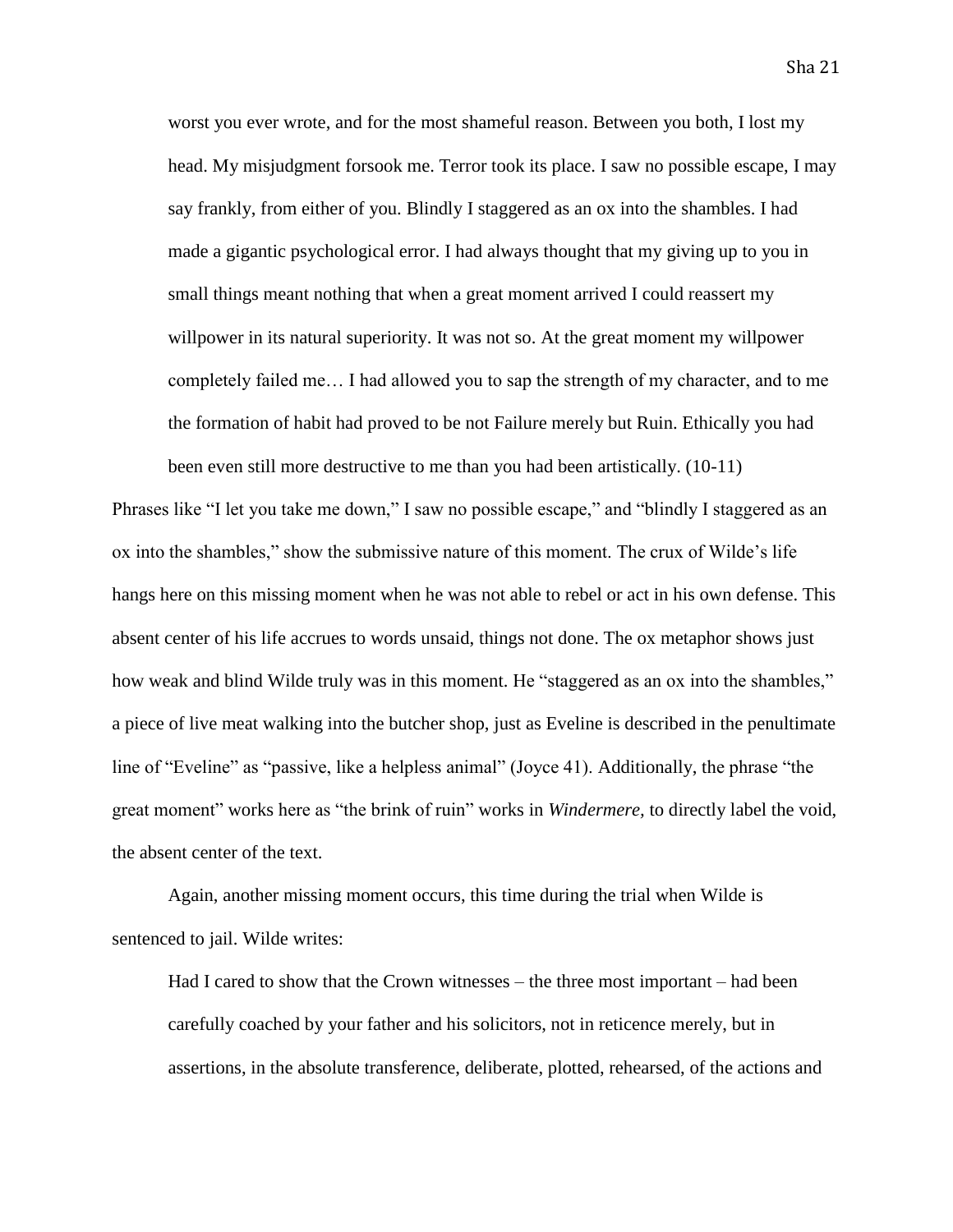doings of someone else onto me, I could have had each one of them dismissed from the box by the judge, more summarily than even wretched perjured Atkins was. I could have walked out of court with my tongue in my check, and my hands in my pockets, a free man. The strongest pressure was put on me to do so. I was earnestly advised, begged, entreated to do so by people whose sole interest was my welfare, and the welfare of my house. But I refused. I did not choose to do so. I have never regretted my decision for a single moment, even in the most bitter periods of my imprisonment. Such a course of action would have been beneath me. (Wilde, *De Profundis* 37- 8)

At this critical moment in the course of his real life, Wilde refused to act by saving himself when he had the opportunity to do so, just as Eveline refuses to act to save herself from her life in Ireland. Rather than acting, they embrace the paralysis. Mrs. Erlynne runs at the end of play, fleeing the entire work, but Wilde and Eveline stay. Wilde constructs himself as being "earnestly advised" to act and get himself out of the situation, and Frank calls desperately to Eveline to join him on the ship, just as Jack and Algernon use Ernest to get themselves out of unfavorable situations, but Wilde would not evade the consequences of his actions, however unjust they might be; rather he chose to endure the humiliation and humility.

Like the business/ pleasure inversion, courage and cowardice also become inverted in these situations in a formal sense. The strong language at the end, "But I refused. I did not choose to do so. I have never regretted my decision…" comes off as severely affirmative and self-assured; however these words can be easily undermined by the confidence of the conditional tense to connote opportunities for escape. It is also important to note the theatrical language embedded in this lack of moment. Wilde uses terms such as "coached," "rehearsed," "course of action," the image of a free man walking out with his hands in his pockets: all phrases that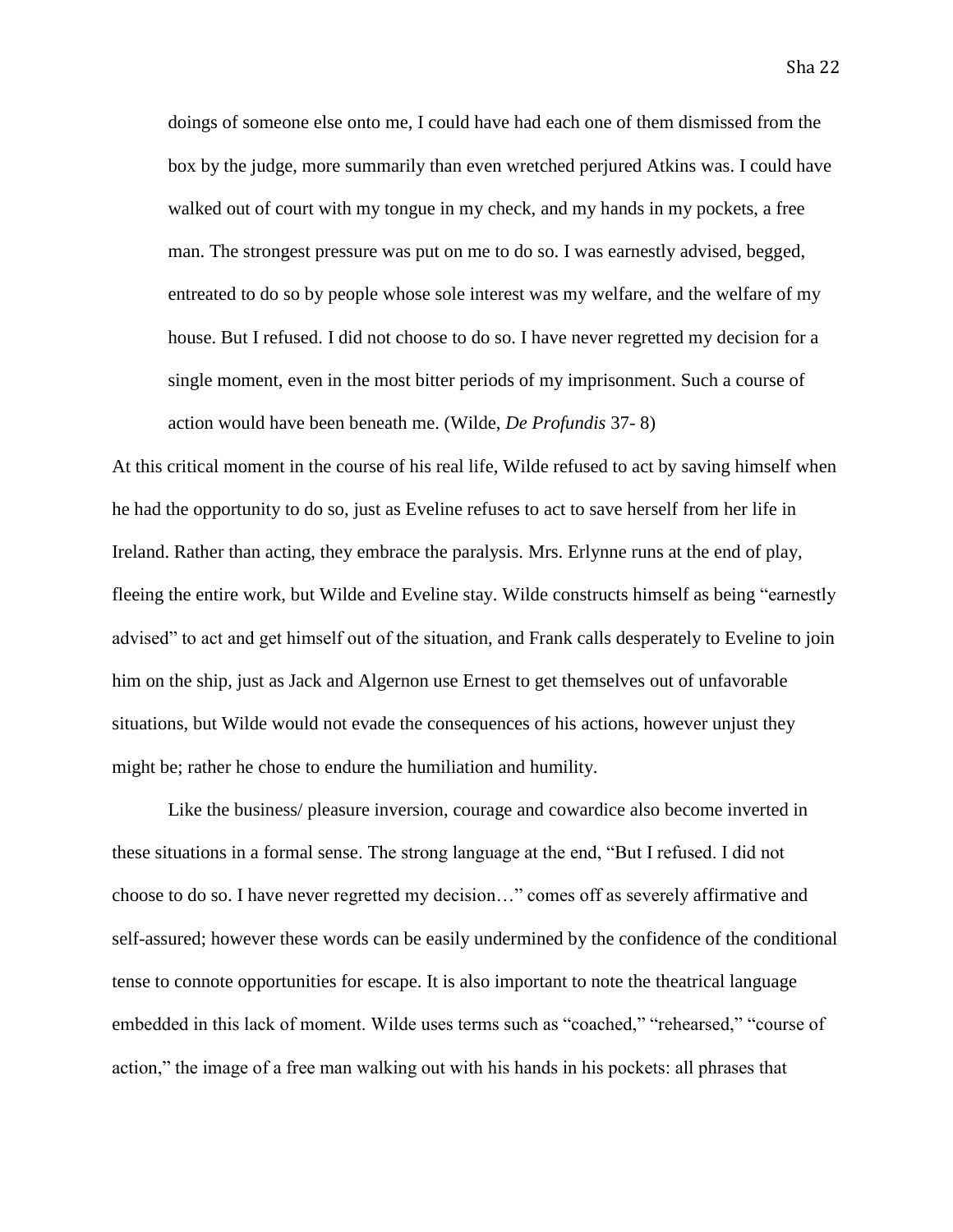connote that Wilde either is thinking as a dramatist as he writes this, thinks of his life as a dramatic work, or is using these terms as a device of recognition to the reader to convey that this is a theatrical production. This refusal to act and use of theatrical terms work to signify the hypocritical element of the performative self. Either way, the inclination and use of dramatic language, along with the notion of performance, is noted during this critical moment.

In *Lady Windermere's Fan* and *The Importance of Being Earnest,* the absent centers are born or originate from the absent or unconfirmed mothers, the lack of origin within the womb of freeplay. For *De Profundis* to be considered Wilde's final dramatic work, it must reveal the absence of mother at the center, and it does but not in the form of a female woman. Instead, the absent mother in *De Profundis* is Lady Ireland, the mother country that Wilde rejected for England. Representing Ireland as a woman was a literary and political commonplace by the mid-19<sup>th</sup>-century, in such incarnations as the Shan Van Vocht, Cathleen ni Houlihan, or Dark Rosaleen, so Wilde's adoption of this familiar trope is not unusual. Because England has disowned him by putting him in prison for being who he was, and Wilde had chosen to reject Ireland, he becomes devoid of a mother country, adopted or biological. Again like Joyce's Eveline, when the critical moment comes, paralysis sets in, the inability to act, and Wilde is staring at the gates as the ship pulls away, thinking of his dead or absent mother, just like Eveline. Wilde's references to Ireland in *De Profundis* are scarce, but noteworthy. The first comes during a passage on Jesus Christ and mythology, where Wilde writes, "in the whole Celtic myth and legend, where the loveliness of the world is shown through a mist of tears and the life of a man is no more than the life of a flower, is there anything that for sheer simplicity of pathos wedded and made one with sublimity of tragic effect can be said to equal or approach even the last act of Christ's Passion" (71). The reference to Celtic mythology evokes images of beauty in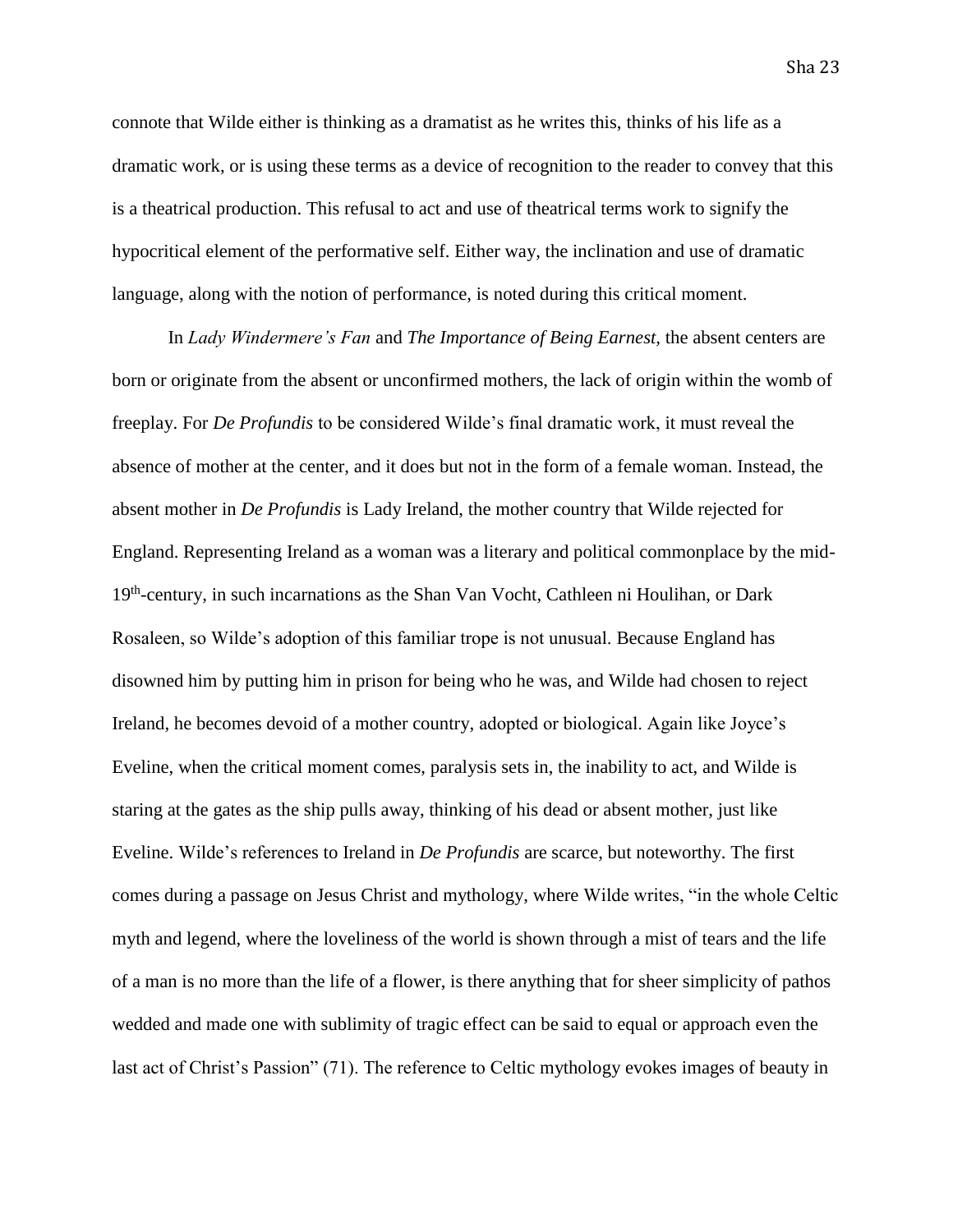suffering through the "mist of tears" and "life of a flower." Yet, these poetic acts of suffering do not compare to the martyrdom of Christ because it is not enough to die for the "loveliness of the world" or the beauty of a flower; there must be a nobler cause, and in that sense, this line reveals Wilde's rejection of Ireland, as if Celtic mythology is unable to achieve a greater and more universal meaning.

The second reference to Ireland in *De Profundis* occurs a few pages later during the section on Jesus Christ. Wilde writes, "It was always supposed that Christ talked in Aramaic. Even Renan thought so. But now we know that the Galilean peasants, like the Irish peasants of our own day, were bilingual… I never liked the idea that we only knew of Christ's own words through a translation of a translation" (78). Here Wilde reveals an acceptance of Celtic revivalism as his use of "our" shows possession of the bilingual Irish peasants, while it seems as if Wilde is almost aligning his written words with that of Christ, and of the Irish peasants: bilingualism resulting in a "translation of a translation" that is ultimately misunderstood. Still this does not change that he emigrated from Ireland, and these two direct references to Ireland are weak and fail to show much substance or feeling. By disowning his mother country, and then having his self-adopted country disown him, the absent mother, or cultural origin, of Wilde remains absent, lost in the womb of freeplay, cannot be confirmed, and remains a void. Paralysis sets in during the critical moment because Wilde is still with Ireland, even though he has rejected her. In a reversal of the scenario in *Lady Windermere's Fan,* where the mother (Mrs. Erlynne: similar linguistic sound to *Ireland*) rejects her child, when a child rejects a mother, she always takes him back, especially Lady Ireland, but still the mother must remain unconfirmed until full assimilation and approval has been achieved on both sides. Similarly as Lady Windermere and Ernest have the same Christian given names as their parents, Wilde writes about his surname that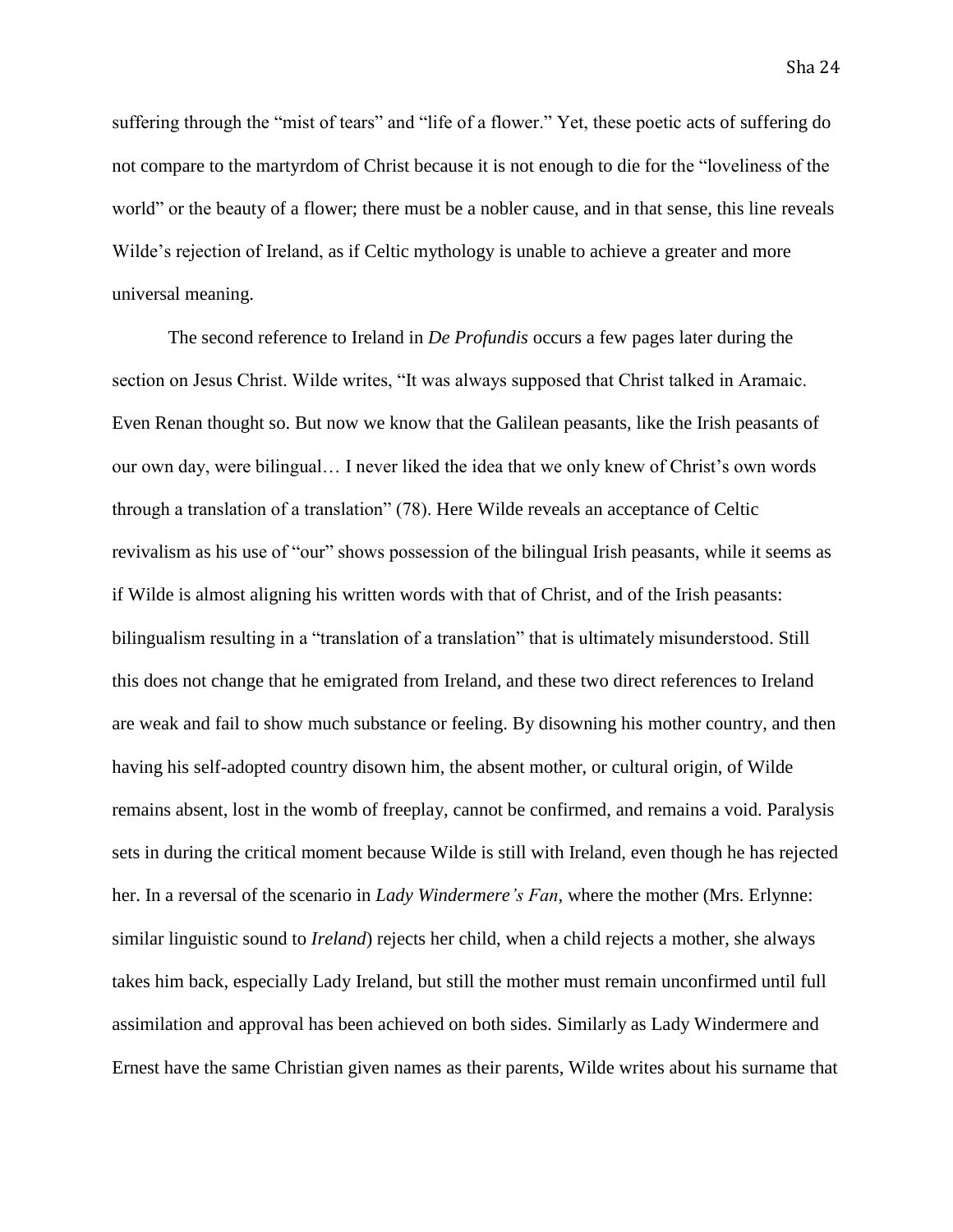he has "disgraced that name eternally" (46); therefore he can never be reconfirmed (in his eyes) to Ireland.

Readers know Wilde most significantly for the moments of paradox in his dramatic works, and even *The Picture of Dorian Gray.* These signature paradoxical moments occur near the end of the plays where everything suddenly works out for the better, the big secrets are revealed, when coincidence meets opportunity, and the conflicts within the play become resolved. Paradox works to bring out the real signature element of these moments unconditional redemption. This structure of unconditional redemption functions as the bare bones of the Wildean dramatic work. It is the relentless hope and optimism that governs his work, but often goes undetected due to the heavy use of paradox and contradictions used to mask it. As a major figure in the Aesthetic movement, Wilde worked to reveal that nothing existed at the heart of his inversions and paradoxes. That instead of this truth that the reader or viewer seeks, there was instead, a lack of deeper meaning: Art for art's sake. However, while this may be true of his fictional works, one must ask how much credence the notion caries when applied to the dramatic work that is Wilde's life.

Not only does *De Profundis* seem to be written in the style of a theatrical play, but the structure of unconditional redemption also indicates that Wilde believed his life to be representative of a play, and that unconditional redemption would be his saving grace. In *The Importance of Being Earnest,* this moment reveals that Jack and Algernon are actually brothers, that Miss Prism left him in a handbag at the train station, and that Jack's name is truly Ernest after his father, enabling him to marry Gwendolyn due to his revived familial social status and his name. The happy ending transcends all characters in the work and all ends are satisfied except the question of who Jack and Algernon's mother actually is and why no explanation of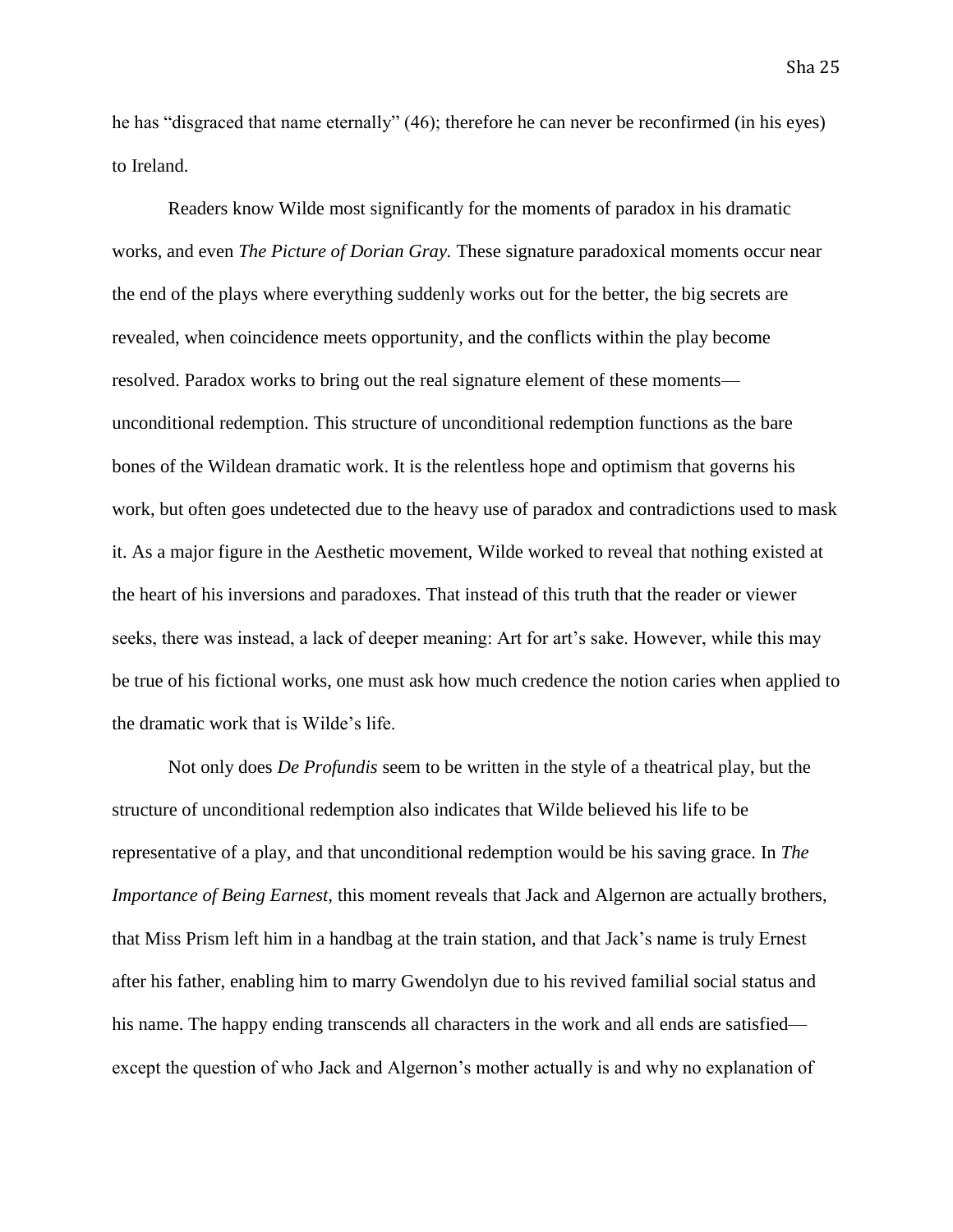her history is given on her behalf. Similarly, in *Lady Windermere's Fan,* the paradoxical ending entails a last interaction where Mrs. Erlynne has the chance to confess her motherhood to her daughter but again resists, she flees the play, and Lord Augustus announces that he and Mrs. Erlynne are eloping, just as Lady Windermere and Lord Darlington might have earlier in the previous acts. The trust is fully restored to the Windermere marriage and Lady Windermere never has to face the shame about who her mother truly is. Lady Windermere says, "Because I, who had shut my eyes to life, came to the brink. And the one who had separated us—" (Wilde, *Windermere* 51). She acknowledges the void by referring to the "brink" and though love is restored to the couple, the refusal to confess her motherhood to her daughter still leaves the center of the play inherently absent. Just as with *Earnest,* the name of Ernest is realized in the ending, acknowledging the "brink" or the absent center of the play, but the mystery of the unfulfilled mother still remains. Also, Lady Windermere (Margaret) and Jack (Ernest) both share the same Christian name as their mother and father, respectively. Both paradoxical endings, while they exclude motherhood, favor the preferable outcomes for the characters' lives. No matter the deceptions and indecencies that Lady Windermere or Jack have taken part in during the course of the plays, they are ultimately avenged at the end and presumably go on to lead happy and truthful lives.

Based on this structure of unconditional redemption, *De Profundis* presents the limitless hope that Wilde experiences while in prison for his relationship with Lord Alfred, his comeback in the world of literature, and the restoration of his reputation. As a character in his own dramatic work, Wilde believes that he will have his own paradoxical ending where everything will work out in his favor. His incurable optimism will see that beyond the letter, he will he exit prison, and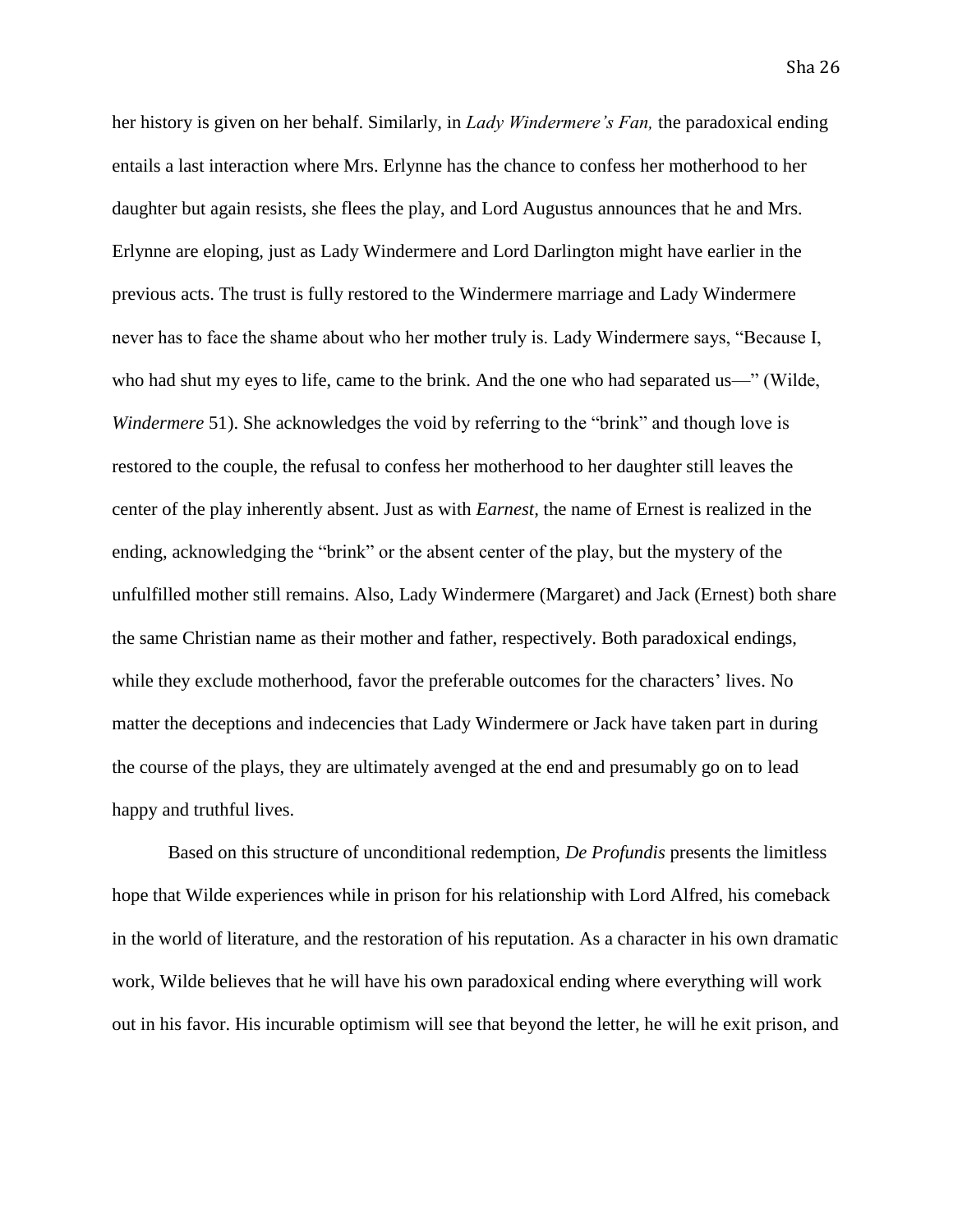will reunite with Lord Alfred for a short time; however, the result is a paradox that he had not expected or accounted for.

Evidence to suggest that Wilde applied this structure of unconditional redemption to the dramatic work of his life is most often invoked through examples of Jesus Christ in *De Profundis.* One particular passage where Wilde references Christ begins:

Christ's place was with the poets. His whole conception of Humanity sprang right out of the imagination and can only be realised by it. What God was to the Pantheist, man was to him… More than anyone else in history he wakes in us that temper of wonder to which Romance always appeals. There is still something to me almost incredible in the idea of a young Galilean, peasant imagining that he could bear on his shoulders the burden of the entire world: all that had been already done and suffered, and all that was yet to be done and suffered… (Wilde, *De Profundis* 70)

First Wilde places Christ with the poets, or rather brings the poets up to the level of Christ. Then he becomes intrigued by the idea of how much suffering Christ endured, with the greater purpose of humanity in mind. The juxtaposition of these two elements seems to obliquely reference Wilde himself, first by being a writer and second by the amount of suffering he endures by accepting his fate of two years of jail time and refusing to run or act against what was happening to him. By choosing to bear the burden of suffering with dignity, and by placing the "conception of Humanity" at a literary level, Wilde positions himself as a Christ-like figure, a martyr for the sake of art.

The unique element about a martyr like Jesus Christ is that he gets a resurrection. Wilde continues: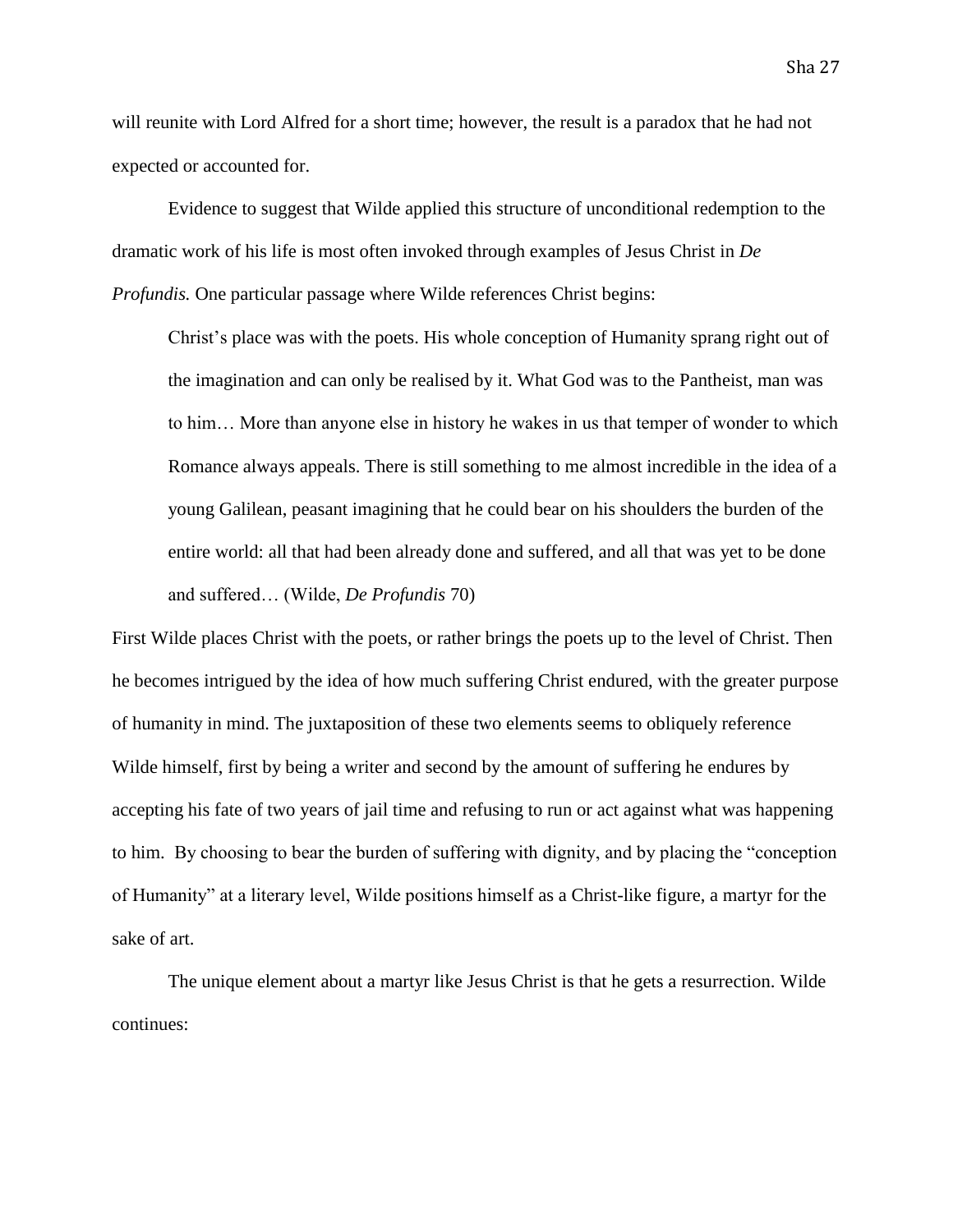Sha 28

…In the whole of Celtic myth and legend, where the loveliness of the world is shown through a mist of tears and the life of a man is no more than the life of a flower, is there anything that for sheer simplicity of pathos wedded and made one with sublimity of tragic effect can be said to equal or approach even the last act of Christ's passion. The little supper with his companions, one of whom had already sold him for a price: the anguish in the quiet moonlit olive-garden: the false friend coming close to him so as to betray him with a kiss: the friend who still believed in him, and on whom as on a rock he had hoped to build a house of refuge for Man, denying him as the bird cried to the dawn: his own utter loneliness, his submission, his acceptance of everything..."

It is difficult to read this passage without thinking of Wilde himself as the subject. The elaborate dinners with Lord Alfred depicted in *De Profundis* reference the "little supper" of the Last Supper, the false friend who sold him out and betrayed him with kisses would be Lord Alfred, the friend who still believed in him could be Robert Ross, the man whom Wilde trusted with the text itself, and the hope of building "a house of refuge for Man" with this friend, could be Wilde's hopes for the very text of *De Profundis.* The last line seems to pay tribute to Wilde's experience in prison and the total submission that he experienced during his great moment when he was unable to act. It seems as if this passage could be read entirely concerning Wilde in place of Jesus Christ, as interchangeable figures. He goes on to refer to Christ as "the most supreme of individualists" (73), and then to explain his weakest moment when Wilde found out that his son had been taken away from him. He writes, "I did not know what to do, so I flung myself on my knees, and bowed my head, and wept and said, 'The body of a child is as the body of the Lord: I am not worthy of either.' That moment seemed to save me. I saw then that the only thing for me was to accept everything" (73). This revelation is reached by physical anguish of the body and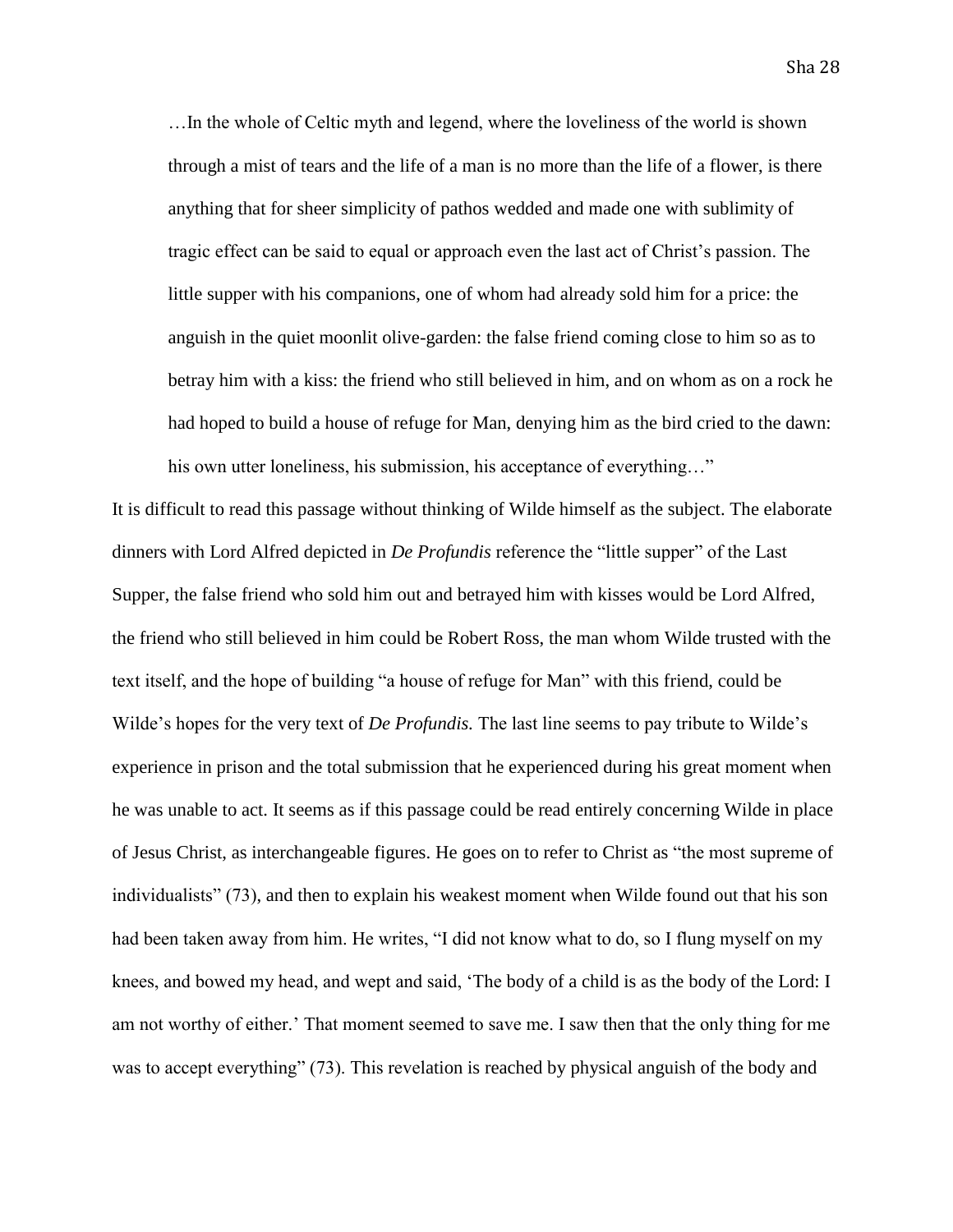the absolute submission of the mind rendered by the words "to submit everything." Wilde continues the epiphany; "It was of course my soul in its ultimate essence that I had reached… Most people are other people. Their thoughts are someone else's opinions, their life a mimicry, their passions a quotation. Christ was not merely the supreme Individualist, but he was the first in history" (73).

By "reaching his soul," Wilde is able to elevate himself to the level of Christ, the most supreme Individualist. Wilde believes that he had to be crucified because Jesus Christ had to be crucified before he was resurrected. Crucifixion represents the symptom, or condition, of resurrection. Wilde was required to endure the suffering and the temporary death to obtain resurrection, and in turn absolute existence that transcends life, art, and death. Wilde identifies himself with the suffering Christ figure awaiting resurrection. The last line of the work underscores his affiliation with Christ and his belief in his unconditional redemption: "Perhaps I am chosen to teach you something much more wonderful, the meaning of Sorrow, and its beauty" (114). The letter closes with this line, with hope, after all the suffering, insults, and everything in between; he never lost faith that he would be redeemed. Wilde believes himself to be the "chosen one," like Jesus Christ, who was put here to teach Lord Alfred, and the world, the beauty of suffering and the suffering of love.

To demonstrate how certain Wilde is of his unconditional resurrection as a product of his suffering, the following lines present his unhinging optimism and wish fulfillment at a time when all has been lost in his life. Wilde writes, "If I realise what I have suffered, Society should realise what it has inflicted on me: and there should be no bitterness on either side" (61); "Sometimes" when I am not torturing myself do really and sincerely say, 'What a beginning! What a wonderful beginning!' It may really be so. It may become so" (85); and "you should have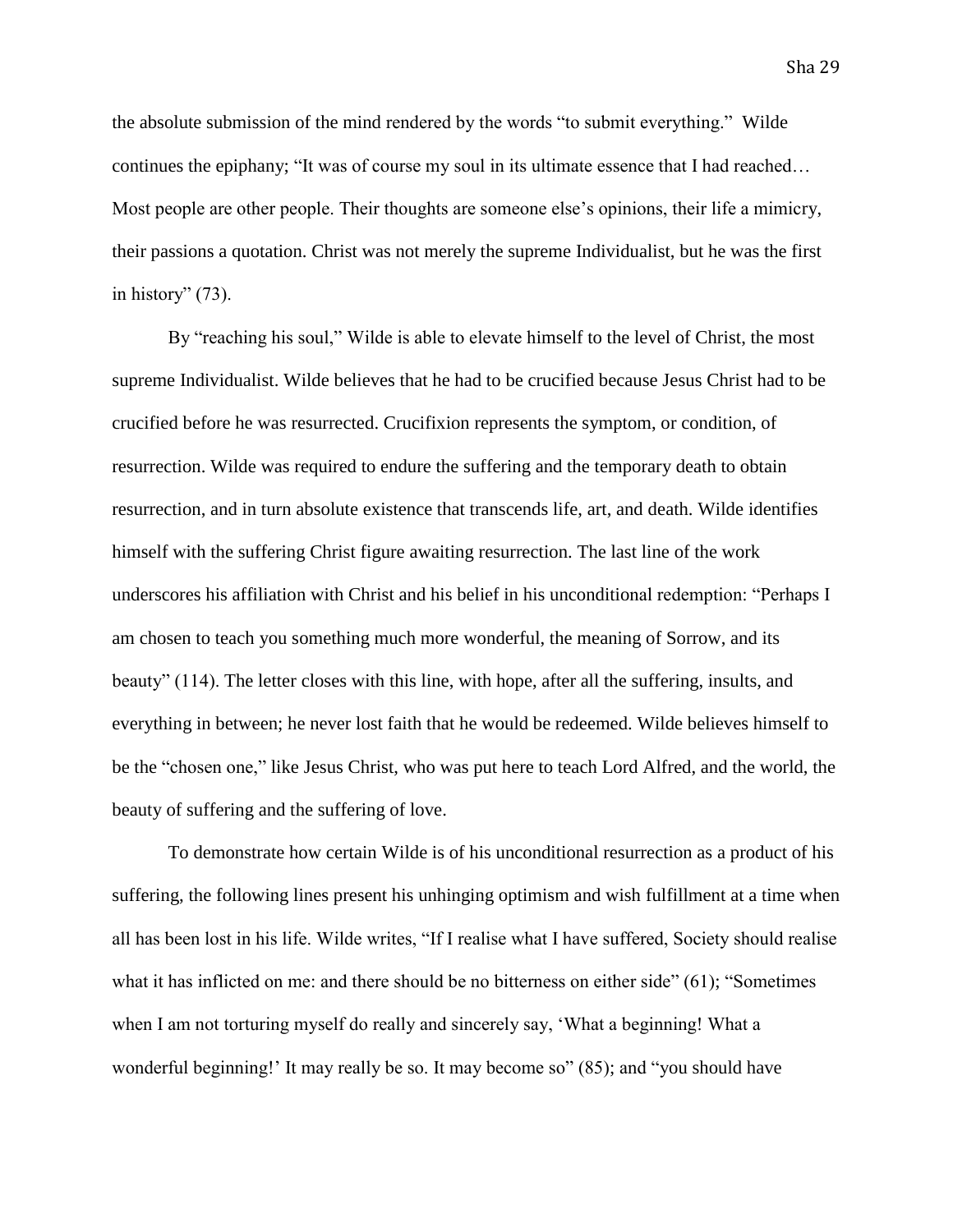Sha 30

remembered that no one can possibly shut the doors against Love for ever" (113). Lines like these frame the letter with the poignant hope and faith that Wilde felt and truly believed. Throughout the text, he never lost confidence that he would be redeemed, and that his prison time was less of an ending, and actually a beginning, giving him a platform to be resurrected and rise from the ashes, to become absolutely the figure of the most supreme of individualists. Wilde writes, "I have to transform into a spiritual experience." He understands that he must endure torment and deprivation from his extravagant life and embrace total asceticism. The only way to become a phoenix and rise from the ashes is to burn and smolder in the flames first.

However, although Wilde remains hopeful until the last line of the letter, he never achieves resurrection after the letter is completed*,* as he never is able to attain the revivification that equates or surpasses his previous success before his fall to ruin. While Wilde does leave prison and reunites with Lord Alfred for a short time, instead of a life filled with love, literary success, the support of his children, and public acclaim, he never again produces a great work of literature and becomes the producer of prison-based poems and reform letters, changes his name to Sebastian Melmoth and writes under the pen name C33, his cell number in Reading Gaol.

Instead of resurrection and unconditional redemption, the protagonist is faced with a different sort of paradox than the characters in the former two plays. Wilde had believed that his life was a dramatic work like the ones he produced. He believed in this, but despite his belief, he failed at his own vision. He believed in the formal dramatic structure, the missing critical moments, absent centers, and the unconditional redemption. His belief in this consistency was his not his failure, but his ruin. In *De Profundis,* he writes, "The fatal errors are not due to man's being unreasonable: an unreasonable moment may be one's finest moment. They are due to man's being logical" (31). Because as a playwright Wilde developed a style that continually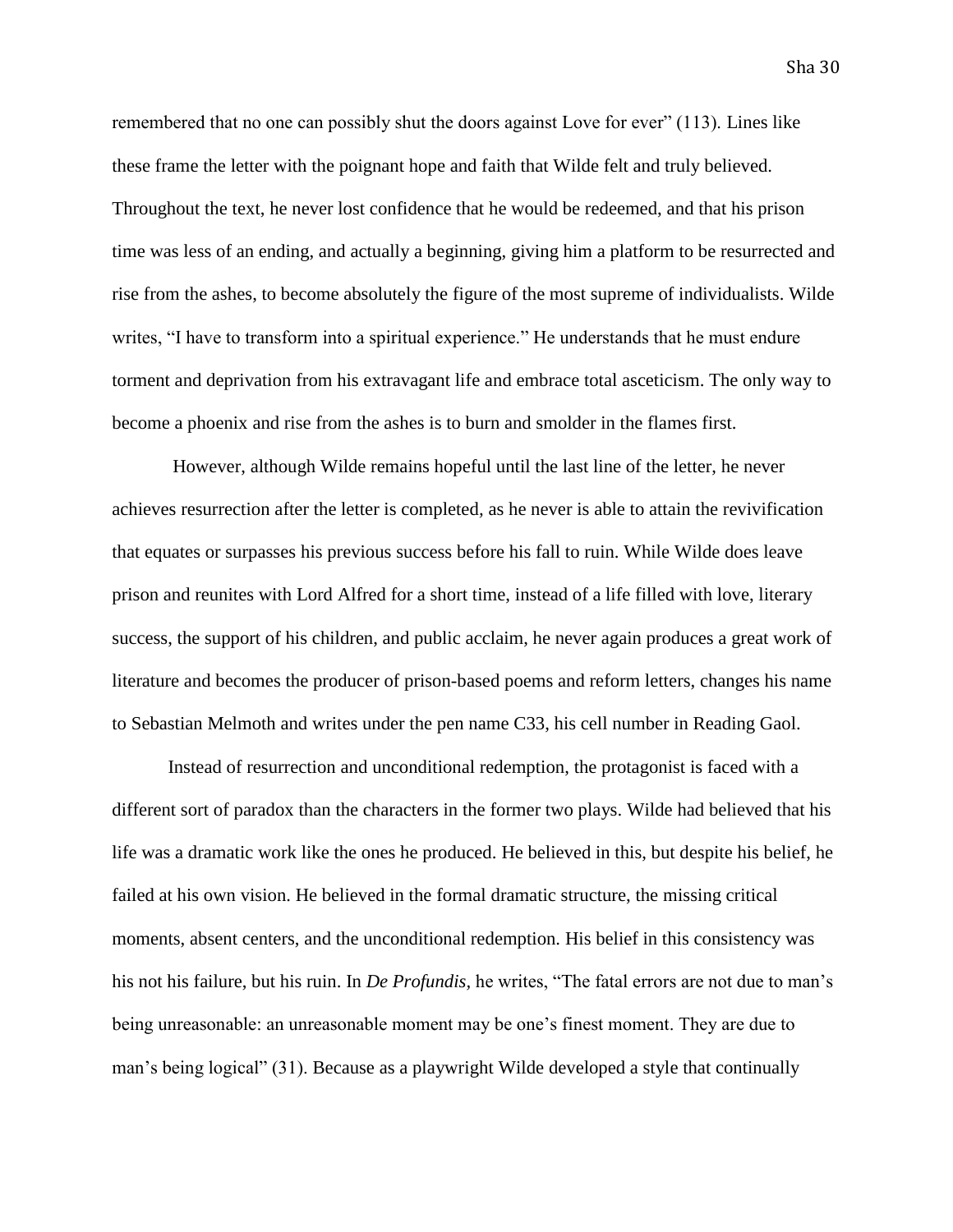Sha 31

produced successful plays, he came to rely on his formal dramatic structures. However, when it came to self-construction in the play about his life, the conventions that were successful in his plays failed to translate the same way in his life -writing. Thus the typical reliance on dramatic conventions falls short when Wilde applies the dramatic formula to his life in *De Profundis* because human existence cannot be manipulated in the same fashion that a drama can be. Life rarely provides "happy endings." Believing absolutely in his style and form past the dramatic and fictional realm was Wilde's fatal flaw because real life cannot ever equate to drama. He expected the outcomes that he granted his characters, but was not fulfilled.

Instead of a paradox, Wilde, who had previously been essentially living the life of one of his characters, is presented with a reverse paradox: that however much one may hope and truly believe, the reality is that in real life, matters do not work out like they do in Wilde's plays; life cannot be calculated by form and consistent conventions. Physical existence and reality had been tangled because he believed reality to be fiction. He had led a fictionalized life, racking up debts and always expecting the paradox, the happy ending. This is where the dramatic comedy and social realism fail to align in the classic dramatic structure of the play; the play falls through after the curtain falls on the stage. The paradox is that no paradox exists after the play ends, no matter how theatrically Wilde writes about and lives his own life. In *Windermere,* Lord Darlington relays that "we are all in the gutter but some of us are looking at the stars" (Wilde, *Windermere* 37): Wilde's philosophy in life and in his plays is that the stars align for those in the gutter, but in *De Profundis,* Wilde's final dramatic work, the paradox is that the stars have already died and no longer exist, having exploded hundreds of years ago; this is the real paradox of life. Wilde had gravely miscalculated the metaphysics of existence because in reality, one must act to claim their second chance.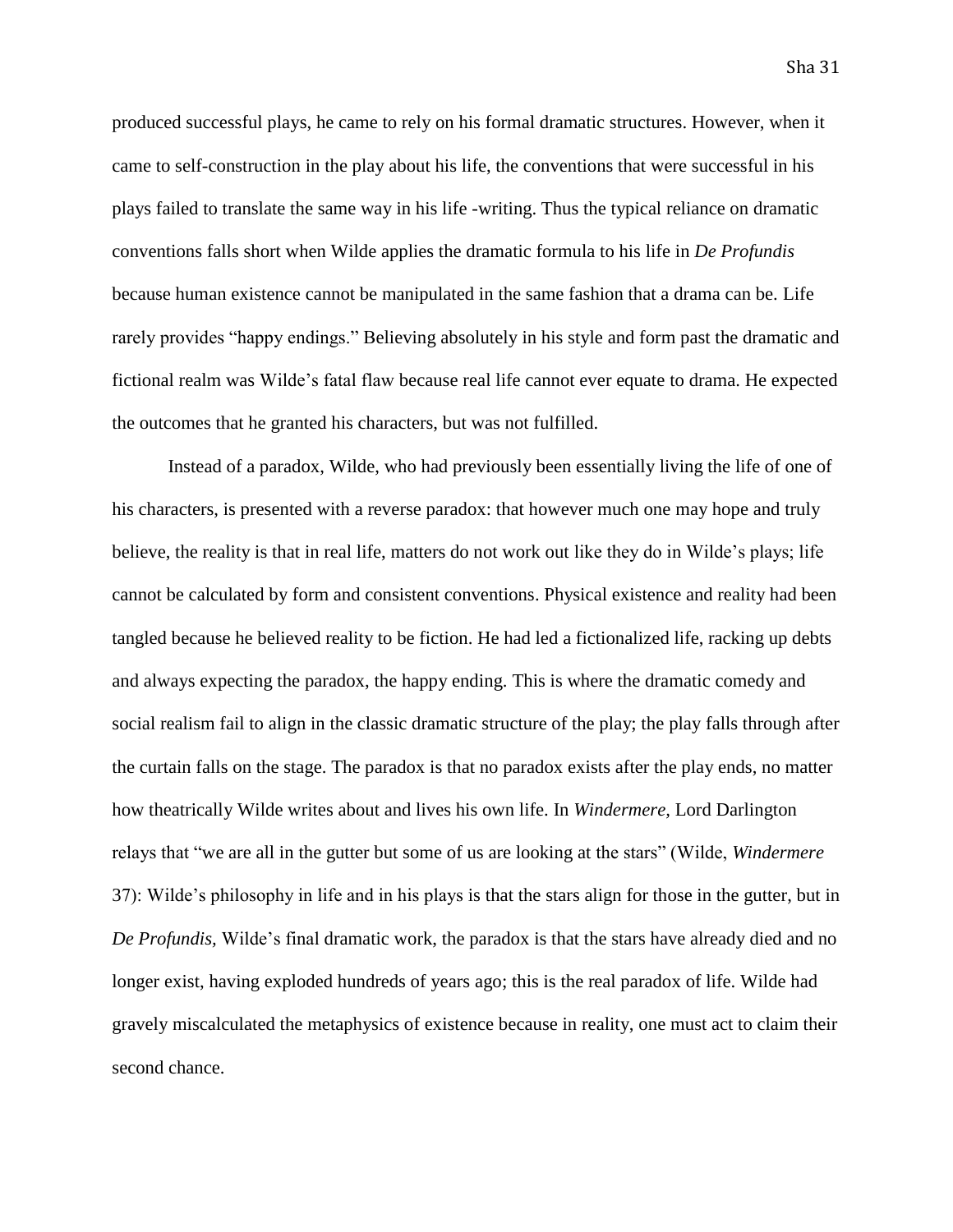Mrs. Erlynne does not get to escape the play and elope with Lord Augustus untarnished as her confession of motherhood must catch up to her and she must deal with her mistakes. "Jack" or Ernest, while his name and marriage may have worked out in the play, does not get to walk away as a free man after leading a double life for years as he has to own up to his faults eventually. The real play of life does not end once the curtain closes, and it does not function through the same conventions as fictional plays. Wilde consciously lived his life as a work of art, as a dramatic performance, filled with extravagant living, lavish dinners, and complete rejection of his home for a country he better liked, while racking up debts the entire time and openly deceiving the law, because he was an individualist and he believed that his unconditional redemption would ultimately work out in the end. He did not comprehend that decisions come with consequences, and that it was possible to not be resurrected, to die on the cross never being redeemed. Wilde gambled everything on his belief in the power of the form of dramatic convention.

*De Profundis* was given life as a work of literature in the world, but not the life that Wilde had intended for it. Containing all Wilde's signature elements of drama: the writing process, the absent centers, missing moments, unconfirmed mothers, and unconditional resurrection, the pretext for the final play remains unfinished, a ghostly existence of sunken, echoing voices of characters, scenes, and masks, not quite buried at sea, but nowhere close to breaking the surface. Wilde would not have craftily numbered the pages or heavily edited a simple letter, often times filling the margins and any available space, for no reason. He would not write and rewrite and rewrite passages to a lowly undergrad like Boise who probably lacked the respect, intellect, and attention span to even read a letter from Wilde of that length and depth. The letters of famous writers generally do not emulate their formal narrative or dramatic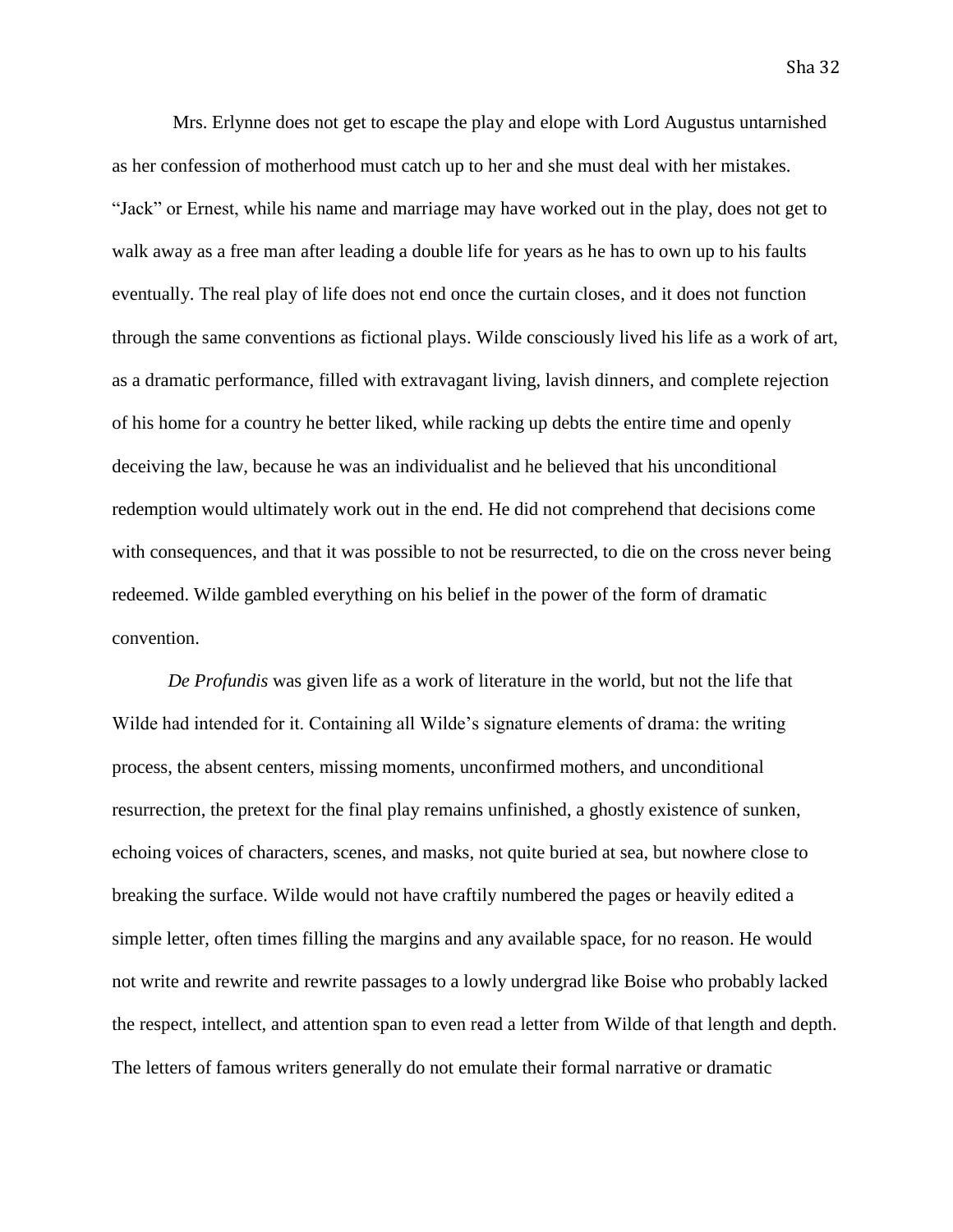structures. Wilde wrote this letter with purpose, and further even requested duplicate copies to be made. Richard Ellmann was correct when he said that *De Profundis* was the greatest love letter ever written, because it was not just a love a letter, it was a great playwright's final attempt to write the play of his life that was never realized.

However, this reading presents a less radical Wilde than has been perceived: a Wilde who instead of acting wild, is actually *acting Wilde* in relying on his own predetermined form, structure, and model for the performative self. Perhaps *De Profundis* is actually realized perfectly because the redemption and rescue never happen confirming the ultimate absent center, and Wilde knew that it was never going to be.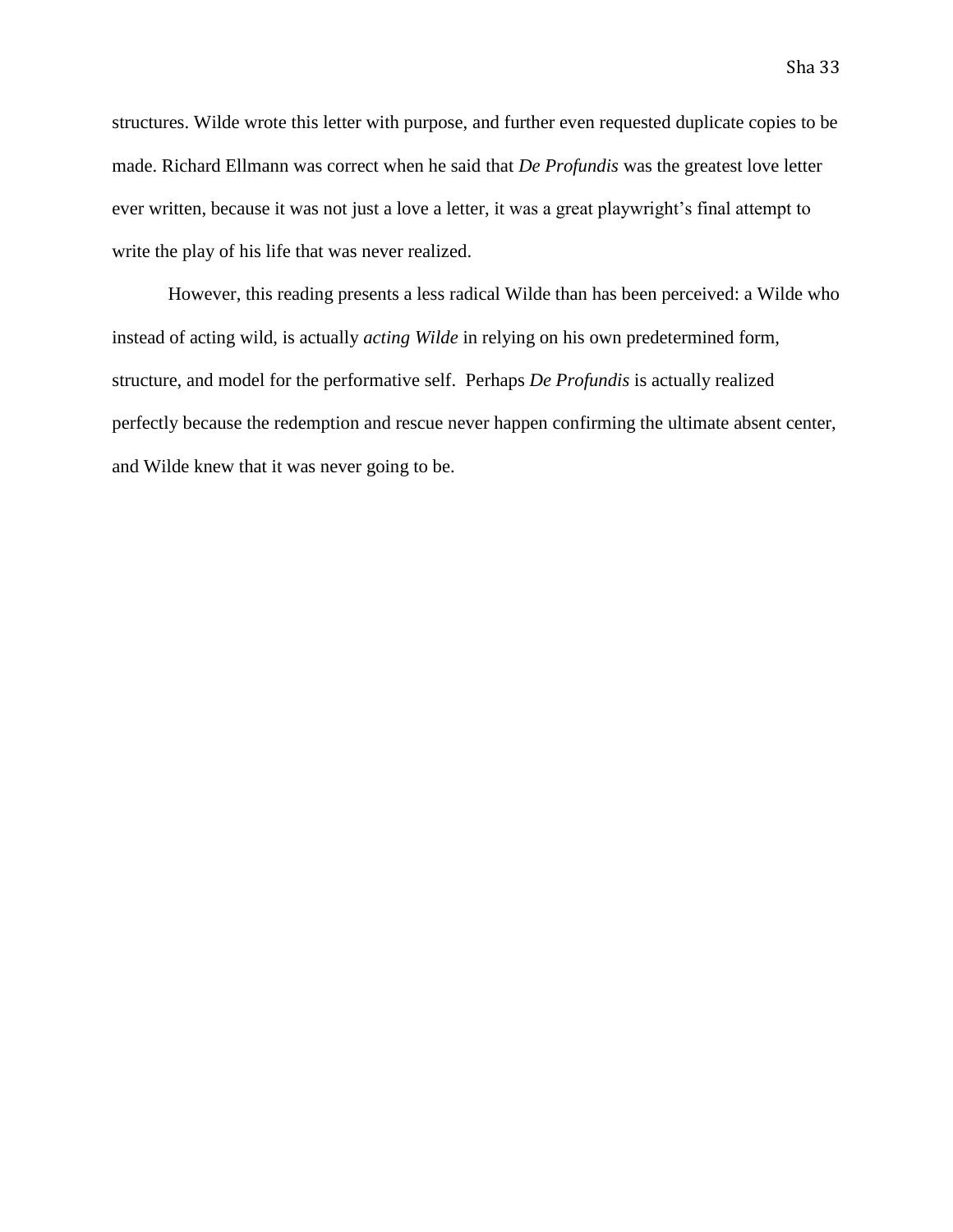## Works Cited

- Anderson, M.C. "Document of Division: Oscar Wilde's De Profundis." *Unisa English Studies* 27.2 (1989): 1-11. *EBSCOHost*. Web. 02 Feb. 2016.
- Bashford, Bruce. "Oscar Wilde as Theorist: The Case of *De Profundis*." *English Literature in Transition (1880-1920)* 28.4 (1985): 395-406. *EBSCOHost*. Web. 14 Oct. 2015.
- Derrida, Jacques. "Structure, Sign, and Play in the Discourses of the Human Sciences." *Writing and Difference*. Trans. Alan Bass. London: Routledge, 1978. 351-70. *Taylor & Francis E-Library*. Routledge, 2005. E-Book. 16 Nov. 2014.
- Ellmann, Richard. "Preface." Preface. *De Profundis*. By Oscar Wilde. New York: Random House, 2010. 1-4. Google Books. Web. 20 Mar. 2016.
- Doylen, Michael R. "Oscar Wilde's *De Profundis*: Homosexual Self-Fashioning on the Other Side of Scandal." *Victorian Literature and Culture* 27.2 (1999): 547-66. *JSTOR.* Web. 14 Oct. 2015.
- Guy, Josephine M., and Ian Small. *Studying Oscar Wilde: History, Criticism, and Myth.*  Greensboro, NC: ELT Press. 2006. Print.

Joyce, James. *Dubliners: Text, Criticism, and Notes*. New York: Penguin. 1996, Print.

Losey, Jay. "The Aesthetics of Exile: Wilde Transforming Dante in Intentions and *De Profundis.*" *English Literature in Transition (1880-1920)* 36.4 (1993): 429-50. *EBSCOHost*. Web. 14 Oct. 2015.

Wilde, Oscar. *De Profundis, the Ballad of Reading Gaol and Other Writings*. Ware: Wordsworth